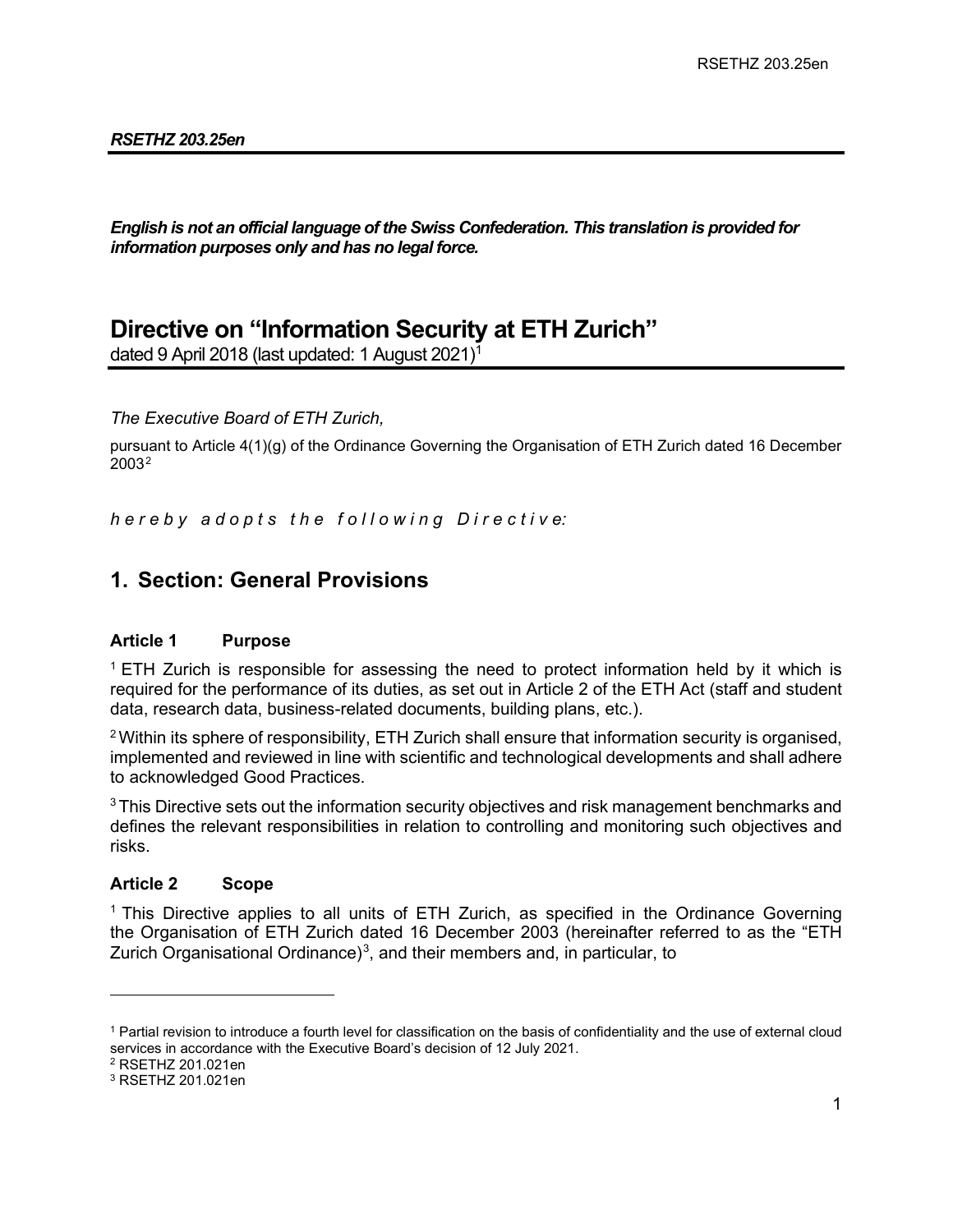- the central administrative units,
- academic departments and their related institutes, centres, laboratories and professorships,
- "teaching and research facilities outside the academic departments", as defined in Article 61 of the ETH Organisational Ordinance, which are solely operated by ETH Zurich.

 $2$  Separate procedural arrangements shall be established for teaching and research facilities outside the academic departments that are operated in cooperation with other institutions.

<sup>3</sup> The use of IT resources at ETH Zurich is governed by the ETH Zurich Acceptable Use Policy for Information and Communications Technology ("BOT")<sup>[4](#page-1-0)</sup>.

#### **Article 3 Definitions**

| <sup>1</sup> Baseline security                                                     | Measures to ensure that information, processes,<br>applications and systems, which require a normal level of<br>protection, are adequately safeguarded.                                       |
|------------------------------------------------------------------------------------|-----------------------------------------------------------------------------------------------------------------------------------------------------------------------------------------------|
| <sup>2</sup> Information security                                                  | "Preservation of confidentiality, integrity and availability<br>of information". <sup>5</sup>                                                                                                 |
| $3$ Integrity                                                                      | "Property of accuracy and completeness". <sup>6</sup>                                                                                                                                         |
| <sup>4</sup> IT operators                                                          | IT services and infrastructure operators for ETH Zurich<br>include IT Services, the CSCS and IT Support Groups<br>(ISGs) in the academic departments. <sup>7</sup>                            |
| $5$ IT security                                                                    | Ensuring information security whenever IT resources are<br>used.                                                                                                                              |
| <sup>6</sup> Classification of information and<br>classification note <sup>8</sup> | Classification: allocation to a classification level in<br>accordance with Art. 22.                                                                                                           |
|                                                                                    | Classification note: necessary designation* of a<br>classification on the basis of confidentiality (Article 22(1))<br>by marking information as "confidential" or "strictly<br>confidential". |
|                                                                                    | *This requirement only applies to information classified as<br>"confidential" or "strictly confidential".                                                                                     |
| <sup>7</sup> Cloud computing and cloud<br>services                                 | Cloud computing: Paradigm for enabling network access<br>to a scalable and elastic pool of shareable physical or                                                                              |

<span id="page-1-0"></span><sup>4</sup> RSETHZ 203.21en; editorial change, version as per the Executive Board decision of 26 March 2019, in force since 1 April 2019.

<span id="page-1-1"></span> $5$  ISO/IEC DIS 27000:2015 Information technology – Security techniques – Information security management systems – Overview and vocabulary

<span id="page-1-2"></span><sup>6</sup> ISO/IEC DIS 27000:2015

<sup>7</sup> Article 4 of the ETH Zurich Acceptable Use Policy for Information and Communications Technology, BOT

<span id="page-1-4"></span><span id="page-1-3"></span><sup>8</sup> Version according to Executive Board decision of 12 July 2021, in force since 1 August 2021.

<span id="page-1-5"></span><sup>9</sup> Version according to Executive Board decision of 12 July 2021, in force since 1 August 2021.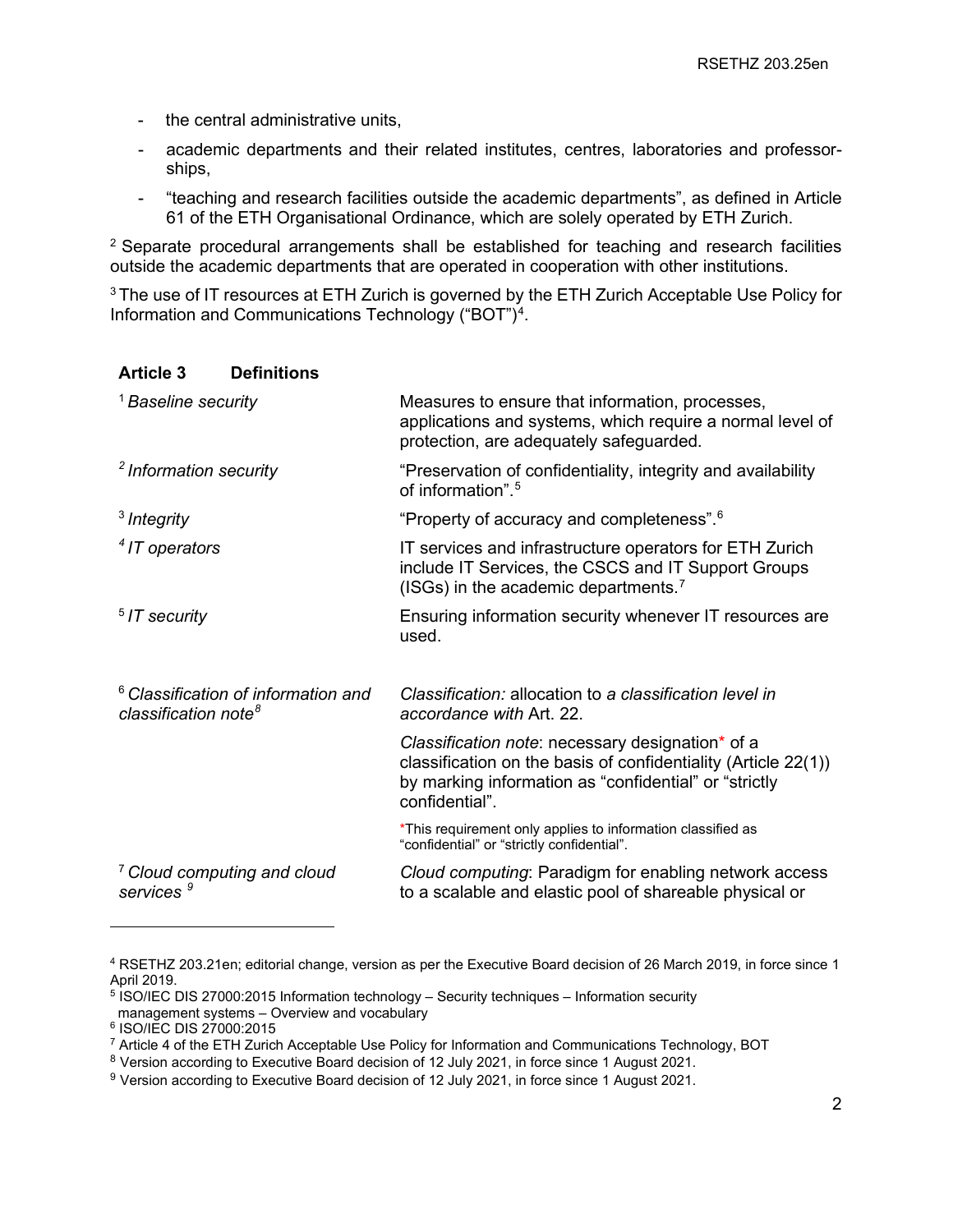virtual resources with self-service provisioning and administration on demand.

Source: ISO/IEC 17788:2014, Information technology – Cloud computing – Overview and vocabulary, para. 3.2.5

*Cloud services*: One or more capabilities offered via cloud computing invoked using a defined interface. Source: ISO/IEC 17788:2014, Information technology – Cloud computing – Overview and vocabulary, para. 3.2.8

<sup>8</sup>*External ICT service/external cloud service[10](#page-2-0)*

ICT\* service purchased by ETH Zurich that is provided by a third-party company outside the ETH Zurich network (e.g. external cloud service).

\*ICT = information and communications technology

Source: IT-Richtlinien und IT-Grundschutzvorgaben (IT guidelines and baseline IT security requirements) directive, RSETHZ 203.23

## **2. Section: Duties, Responsibilities, Powers (Information Security Governance)**

## **Article 4 General principle**

<sup>1</sup> Information security is a management responsibility falling to members of the Executive Board and heads of organisational units at ETH Zurich. They are responsible, as information owners, for any information that is collected and processed by them or on their behalf.<sup>[11](#page-2-1)</sup>

 $2$  The heads of administrative departments, heads of staff units, heads of academic departments and heads of teaching and research facilities outside the academic departments are responsible for implementing information security, as defined in this Directive and as specified by the CISO in accordance with Article 5, and for managing the underlying risks for the organisational unit concerned.

<sup>3</sup> The heads of the organisational units shall cooperate actively with the CISO.

<span id="page-2-0"></span> $10$  Version according to Executive Board decision of 12 July 2021, in force since 1 August 2021.

<span id="page-2-1"></span><sup>11</sup> Article 6 Richtlinien über den Schutz und den Umgang mit Personaldaten an der ETH Zürich (Guidelines on protecting and processing personal data at ETH Zurich - RSETHZ 612)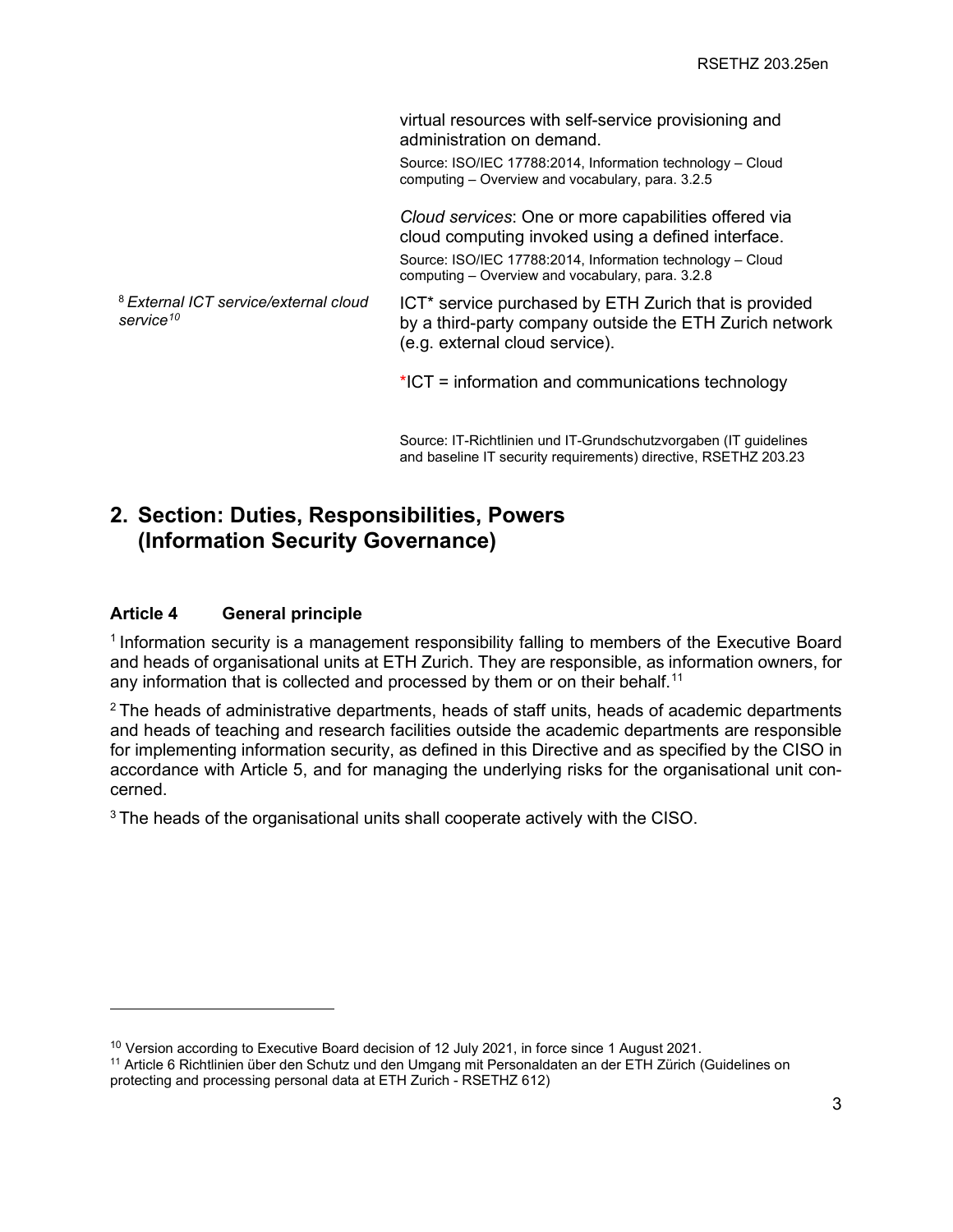## **Article 5 Chief Information Security Officer**

<sup>1</sup> ETH Zurich shall appoint a Chief Information Security Officer (CISO).

<sup>2</sup> In line with the objectives defined in Article 12 of this Directive, the CISO is responsible for coordinating information security across the university, providing advice to information owners and Information Security Officers (ISOs) and reporting to the Risk Management Commission on a regular basis regarding his/her activities.

 $3$  To ensure the independence of the CISO, he/she shall be incorporated into the units reporting to the President (e.g. the Secretary General).

<sup>4</sup> The duties and responsibilities of the CISO include:

- a. initiating, coordinating and assisting in the implementation of information security at ETH Zurich;
- b. formulating, coordinating, maintaining and undertaking consultation procedures with respect to information security strategy at ETH Zurich as well as in relation to recommendations, technical approaches, methods, processes and resources in the field of information security;
- c. developing security measures in accordance with Article 19 of this Directive;
- d. chairing the ISO Committees in accordance with Article 11 of this Directive and coordinating common projects undertaken by ISOs. The CISO may deploy working groups;
- e. initiating, undertaking and coordinating measures to raise awareness and provide training in information security, having regard to the information security requirements and principles laid down in the Informationssicherheitsgesetz des Bundes (Swiss Federal Information Security Act)<sup>12</sup>, the Swiss Federal Act on Data Protection, Swiss Human Research Act and the applicable implementing ordinances;
- f. serving as a centre of expertise for all information security matters;
- g. overseeing information security management at ETH Zurich;
- h. information security risk management throughout ETH Zurich<sup>13</sup>: consolidating and assessing information supplied by the ISOs in accordance with Article 6 of this Directive;
- i. regularly updating the inventory of information that requires a higher standard of protection on the basis of reports submitted by the ISOs (Article 6);
- j. reporting to the Risk Management Commission (RMC) on the status of information security and any unusual incidents or abuses in accordance with Article 19 BOT and any sanctions imposed under Article 20 BOT;
- k. chairing the RMC group of experts for information security;
- l. representing ETH Zurich on external expert committees.

<span id="page-3-0"></span><sup>&</sup>lt;sup>12</sup> Date on which this Act will come into force is not yet known.

<span id="page-3-1"></span><sup>&</sup>lt;sup>13</sup> Subsequent editorial correction of August 2018.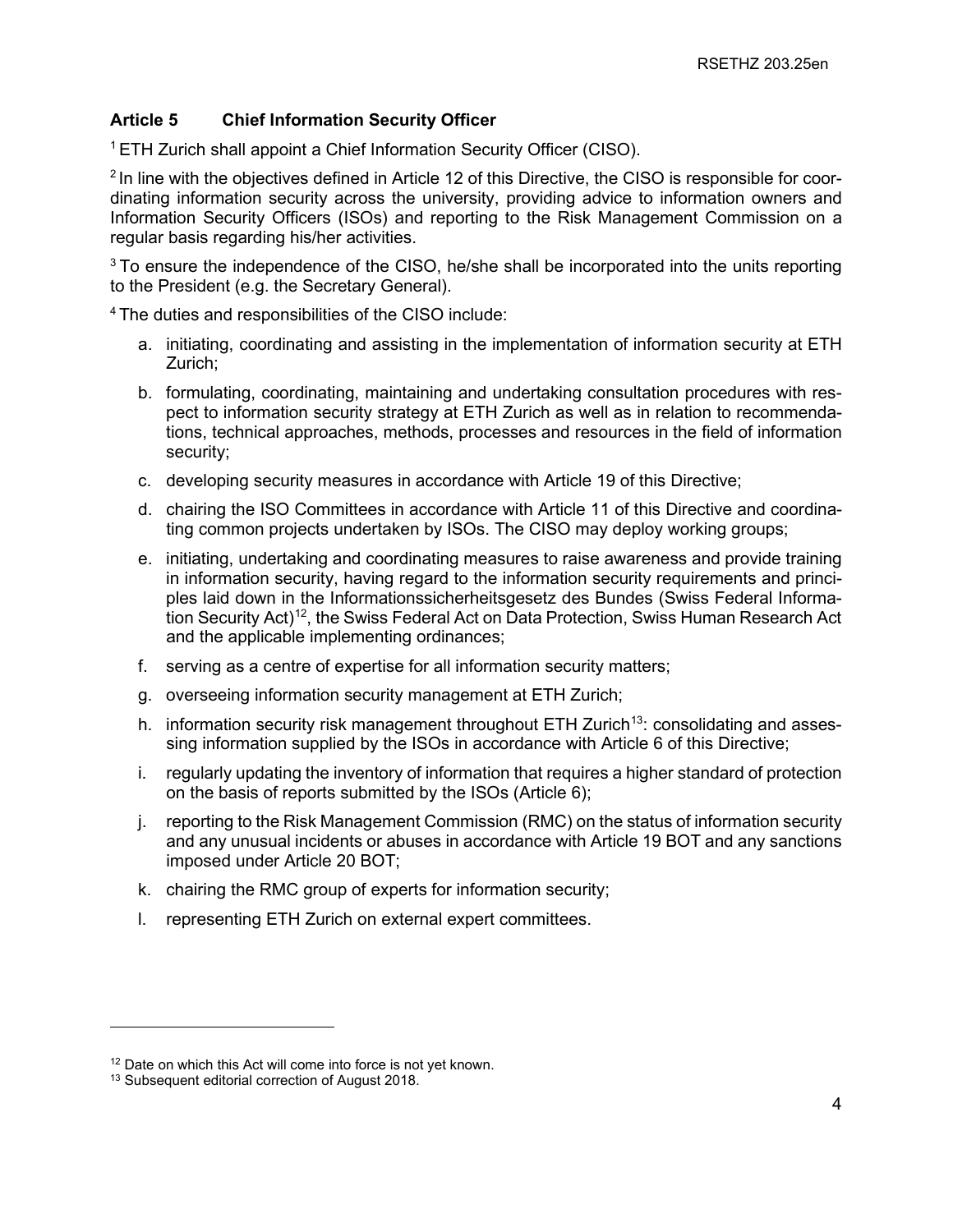<sup>5</sup> The CISO has the following powers:

- a. defining security measures<sup>[14](#page-4-0)</sup> in accordance with Article 19 of this Directive;
- b. the power to issue instructions to professors, employees, students, internal and external service provides (where stipulated in the agreement), guests and partners of ETH Zurich regarding adherence to and implementation of mandatory information security standards;
- c. requesting information on the status of information security and the associated risks;
- d. the power to conduct information security audits throughout ETH Zurich and at external partners appointed to provide services to ETH Zurich, to the extent that this is permitted under the applicable agreement or there is a legal basis for performing such audits;
- e. imposing measures where there is reason to suspect abuse of the ICT resources of ETH Zurich in accordance with Article 20 BOT;
- f. taking immediate action in accordance with section 4 of the Appendix to the BOT in the event of emergencies or imminent threats or attacks that pose a serious risk to information security at ETH Zurich, in cooperation with the authorities specified in this Directive, e.g. the ITSO ITS.

## **Article 6 Information Security Officers**

 $1$  The heads of administrative departments, heads of staff units, heads of academic departments and heads of teaching and research facilities outside the academic departments shall each appoint an Information Security Officer (ISO) for their particular areas of responsibility.

 $2$  Unless otherwise specified, the within the academic departments shall discharge the function of ISO.

<sup>3</sup> The duties and responsibilities of the ISOs include:

- a. maintaining an up-to-date inventory of information requiring a high level of protection on the basis of reports submitted by the information owners;
- b. serving as the first point of contact for advice on all information security matters;
- c. submitting reports on the status of information security and the associated risks to the CISO;
- d. attending meetings held by the ISO committees and actively participating in ISO working groups.

## Article 7 Information owners<sup>15</sup>

 $1$  Information owners are responsible for any information that has been collected and processed by them or on their behalf (see Article 4(1)). As a general rule, the heads of organisation units (professors, heads of administrative departments, heads of non-departmental teaching and research facilities, heads of staff units) will be the information owners. These parties are also responsible for classifying information in accordance with Article 21 of this Directive.

<span id="page-4-0"></span><sup>&</sup>lt;sup>14</sup> Subsequent editorial correction of August 2018.

<span id="page-4-1"></span><sup>&</sup>lt;sup>15</sup> Version according to Executive Board decision of 12 July 2021, in force since 1 August 2021.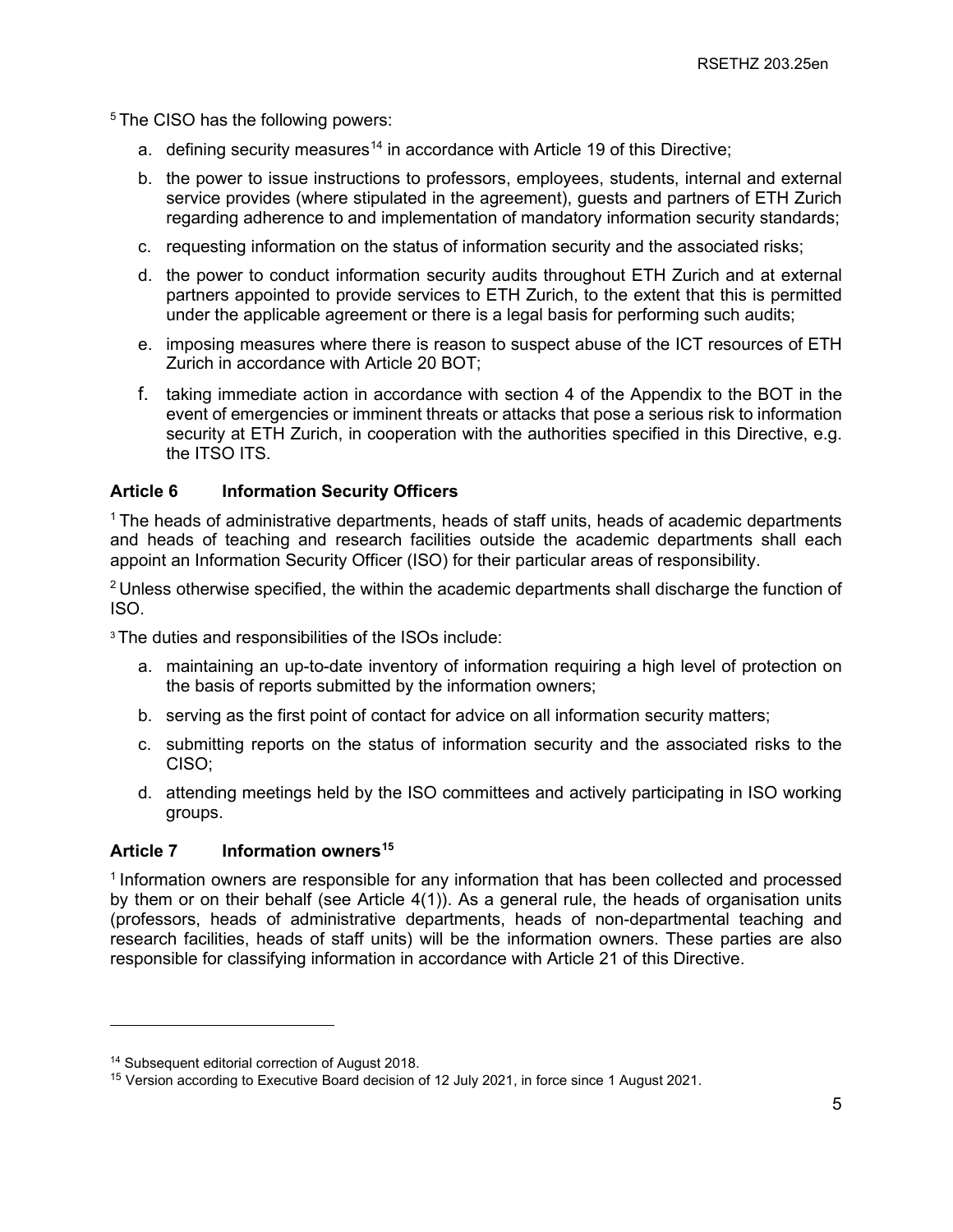$2$  The information owners are responsible for assessing/clarifying which requirements and laws apply to the information they hold (such as data protection for personal data or export control for expertise/technologies with features that could also be suitable for military use, known as dualuse technologies).

## **Article 8 IT Security Officer within IT Services**

<sup>1</sup> The Head of IT Services (ITS) shall appoint an IT Security Officer within IT Services (ITSO ITS).

 $2$  He/she shall have professional responsibility for IT security in relation to the services provided by ITS to the centralised and decentralised organisational units of ETH Zurich and shall serve as the main IT security contact to the CISO. In addition, the ITSO ITS shall provide advice on IT security issues to the CISO and ISOs as required.

 $3$  He/she shall arrange for checks to be carried out on behalf of the CISO, as provided in Article 18(2) BOT.

<sup>4</sup> The ITSO ITS may give instructions for protective and precautionary measures to be taken, as specified in section 4(2) of the Appendix to the BOT, in the event of emergencies or imminent threats or attacks posing a serious risk to IT security at ETH Zurich, and shall, in parallel, notify the CISO of any such measures.

## **Article 9 IT operators**

The IT operators are responsible for categorising the level of protection required for systems, applications and processes, which fall within their remit, in accordance with Article 23 of this Directive, as well as for evaluating the information security risks associated with the services for which they are responsible and implementing security measures in accordance with Article 19 of this Directive.

## **Article 10 IT Services**

IT Services is responsible for monitoring the security of all network traffic of ETH Zurich. ITS coordinates and handles information security incidents within its area of responsibility. Except as otherwise provided herein, the responsibilities of IT Services are as set out in Article 4 BOT.

## **Article 11 Committees**

<sup>1</sup> The Risk Management Commission (RMC) group of experts for information security is a working group of risk management specialists. The working group shall assist the CISO in the development of information security and operate, alongside the ISOs and ITSO ITS, as an expert review body.

2The committees consisting of the "departmental ISOs" and the "ISOs of the central administrative units and teaching and research facilities outside the academic departments" are responsible for coordinating cross-cutting projects, sharing information and conducting technical reviews.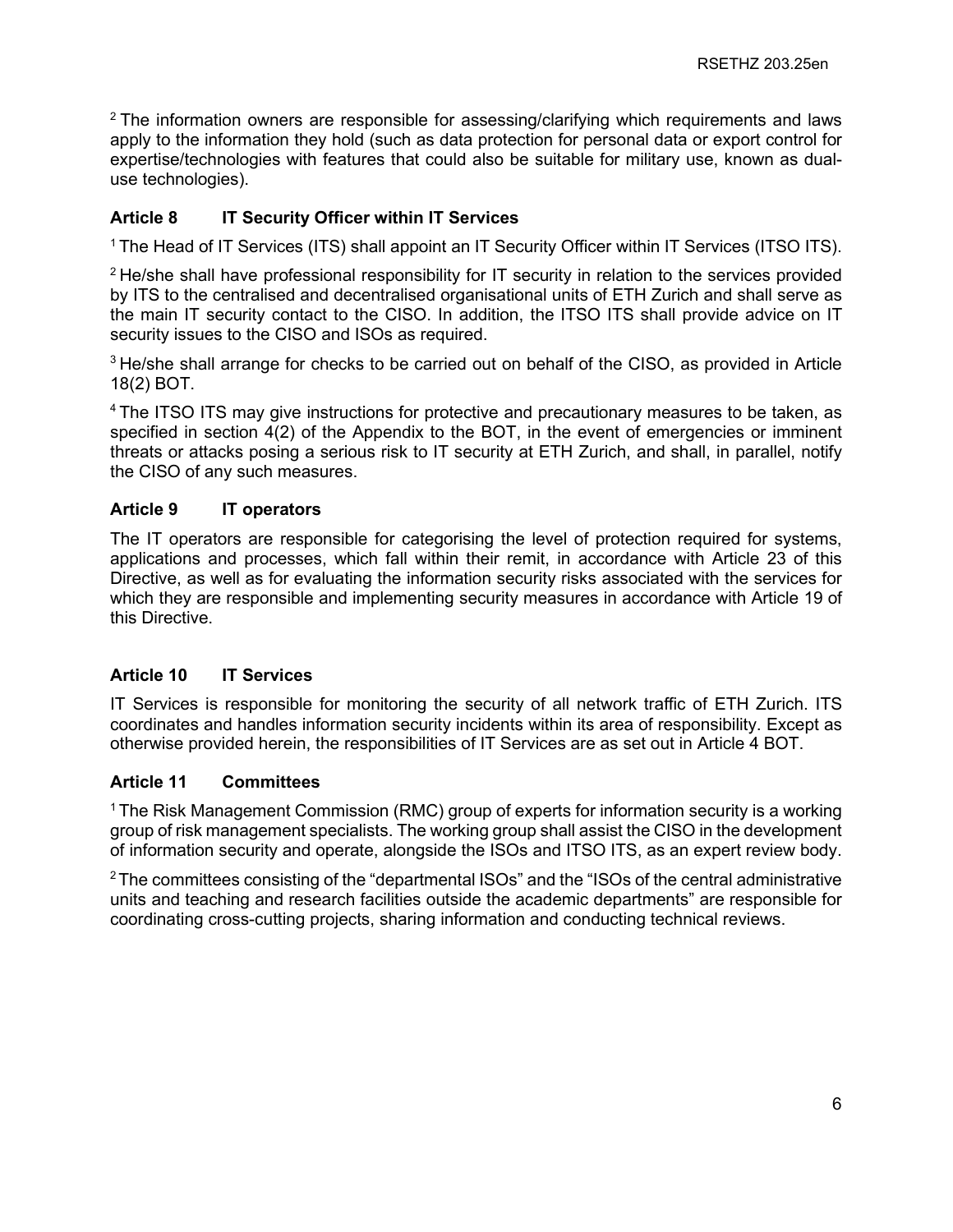# **3. Section: Information Security Objectives**

## **Article 12 Objectives**

To ensure ETH Zurich's ability to act and prevent loss or damage, the following information security objectives have been defined:

- a. Compliance with legal requirements relating to information security;
- b. Preserving the availability, confidentiality and integrity of information, processes, applications and IT components in line with requirements;
- c. Detecting and dealing with significant information security attacks.

## **Article 13 Implementation of objectives**

The organisational units are responsible for implementing objectives and measures, insofar as is practicable in terms of budget and human resources, both on their own initiative and on the basis of guidelines and recommendations issued by the CISO.

## **Article 14 Culture of information security**

<sup>1</sup> ETH Zurich shall instil a culture of awareness in relation to information processing by initiating measures to promote understanding and by organising training initiatives in line with requirements.

 $2$  Due consideration shall be given at all times to the relevant information security aspects of processes, projects and operations.

# **4. Section: Management of Risks**

## **Article 15 Risk-based approach**

<sup>1</sup> ETH Zurich adopts a risk-based approach to information security, which includes adhering to acknowledged good practices, standards and guidelines in accordance with Article 1(2) of this Directive.

 $2$  Suitable measures should be taken to reduce information security risks to an acceptable level, having regard to the principles of reasonableness, economy and user-friendliness.

<sup>3</sup> The risk-based approach shall be focused primarily on processes, applications and systems requiring a high level of protection in accordance with Article 23 of this Directive.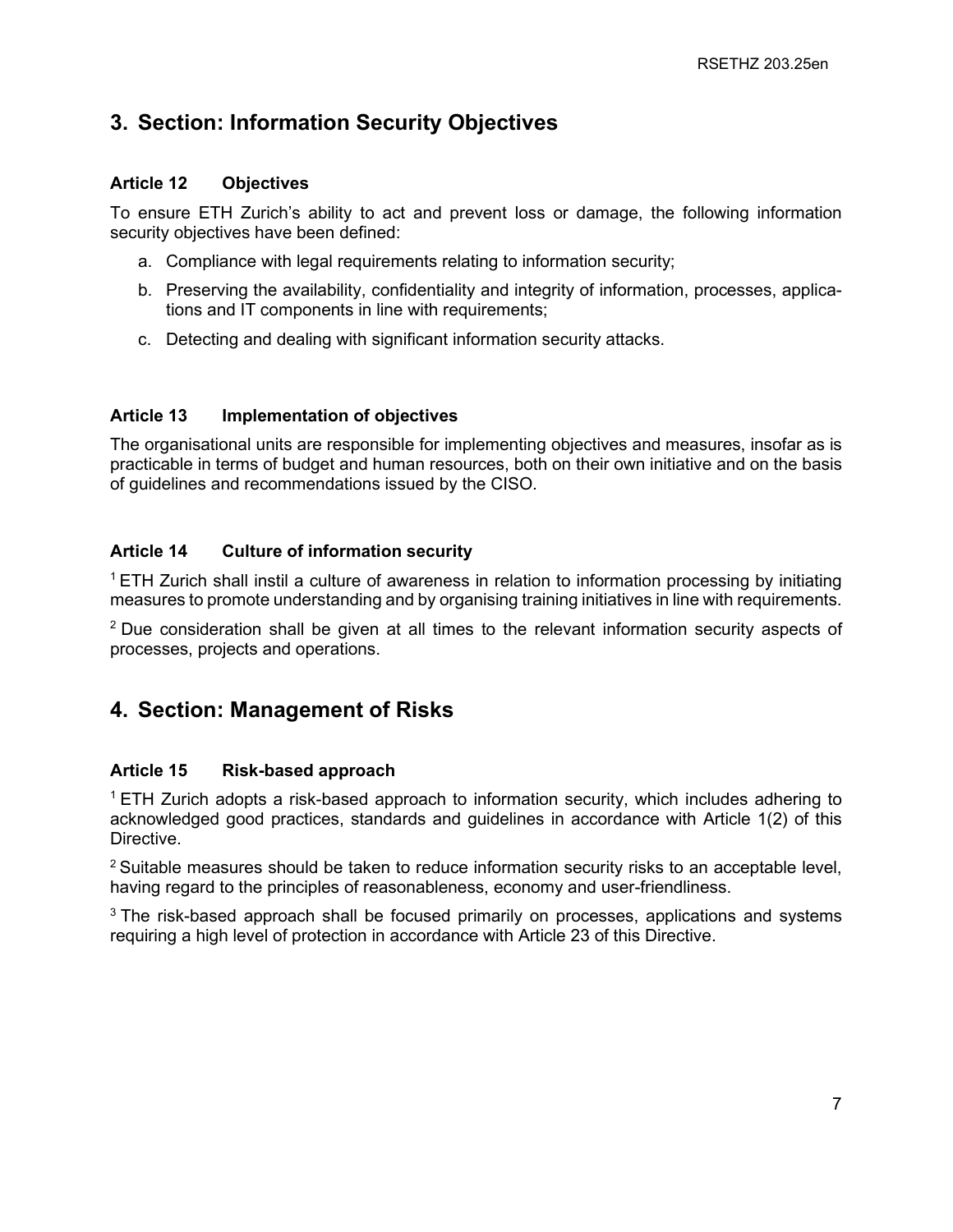#### **Article 16 Information requiring a high level of protection**

As a minimum, the following information requires a high level of protection:

- a. sensitive personal data and personality profiles, as defined in the Swiss Federal Act on Data Protection and Article 59 ff. of the Personnel Ordinance for the ETH Domain (PVO-ETH), which must be processed in personnel information and study administration systems in accordance with Article 36a and 36b of the ETH Act;
- *b. rescinded*
- c. research project data that requires a high level of protection under the terms of an agreement or for other reasons;
- d. academic data, including information on student performance and results;
- e. financial information (SAP, online banking, accounting production systems etc.);
- f. infrastructure data (e.g. building plans and offsite premises plans);
- g. archives, and
- h. ETH Zurich webpages.

#### **Article 16bis Information requiring a very high level of protection**

As a minimum, the following information requires a very high level of protection:

a. health-related data, as defined in the Human Research Act and applicable implementing ordinances.

#### **Article 17 Requirement to report to the CISO**

<sup>1</sup> The ISOs are required to report the following matters to the CISO not less than once a year:

- − information requiring a high level of protection
- − information security risks and security measures.

 $2$  The CISO shall maintain a register of all information, risks and security measures reported in accordance with Article 17(1) above.

#### **Article 18 Risk assessment by the CISO**

<sup>1</sup> The CISO shall assess the information, information security risks and measures reported to him/her in accordance with Article 17.

<sup>2</sup> If the CISO's assessment differs from the assessment of any information owner, the CISO shall consult the Corporate Risk Manager, the relevant Information Security Officer and the information owner regarding any adjustments that may be required.

<sup>3</sup> Any conflicts may be submitted for determination by the members of the "RMC group of experts" for information security". Such determination shall be made without the participation of the CISO.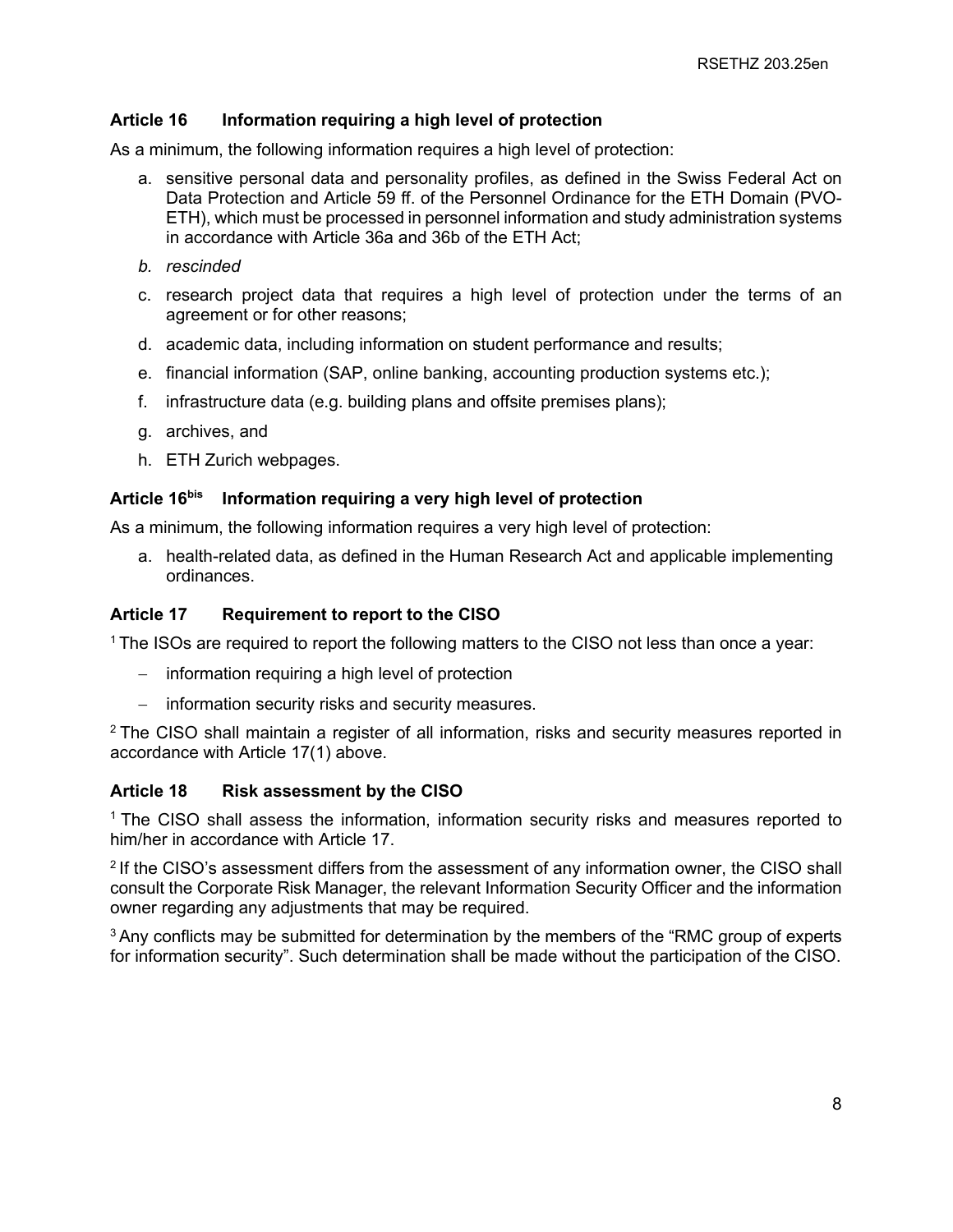#### **Article 19 Security measures**

<sup>1</sup> The CISO defines baseline security. Baseline security shall be aligned with current good practices in accordance with Article 1(2) and ensure that information, processes, applications and systems, which require a normal or high level of protection, are adequately safeguarded.

<sup>2</sup> Enhanced measures shall be deployed to safeguard information, processes, applications and systems, which require a very high level of protection, from unauthorised access, including logical and physical access control to systems, applications and information as well as physical systems access. Standardised security measures shall be implemented for this purpose. The CISO shall define the sets of measures required in consultation with the ISOs and IT operators responsible.

 $3$  Where information requires a very high level of protection, the relevant information owners shall select appropriate security measures in accordance with Article 19(2) above and ensure that such measures are implemented. The ISO concerned shall advise the information owner responsible on selecting appropriate measures. Where standardised measures are impracticable, alternative measures shall be taken in consultation with the ISO and CISO.

## **5. Section: Classification of Information and Required Level of Protection**

#### **Article 20 Principles of classification**[16](#page-8-0)

<sup>1</sup> Information shall be classified in accordance with the levels indicated in Article 22 only to the extent necessary and, where feasible, for a limited period of time.

<sup>2</sup> Information owners *classify* the information that falls within their remit (classification obligation) according to risk-based principles pursuant to Article 22. The classification is generally conducted informally.

<sup>3</sup> "Confidential" and "strictly confidential information" must be designated as such with a classification note. The decision on the designation of confidential research data shall be taken by the information owners.

4 Contractual arrangements must be taken into account in the classification and designation of information. If an external partner gives information provided to ETH a higher classification than ETH, the higher classification under Article 22 should be chosen and vice versa.

<sup>5</sup> The principle of freedom of information in the administration (FoIA) continues to apply to classified information.

<span id="page-8-0"></span><sup>&</sup>lt;sup>16</sup> Version according to Executive Board decision of 12 July 2021, in force since 1 August 2021.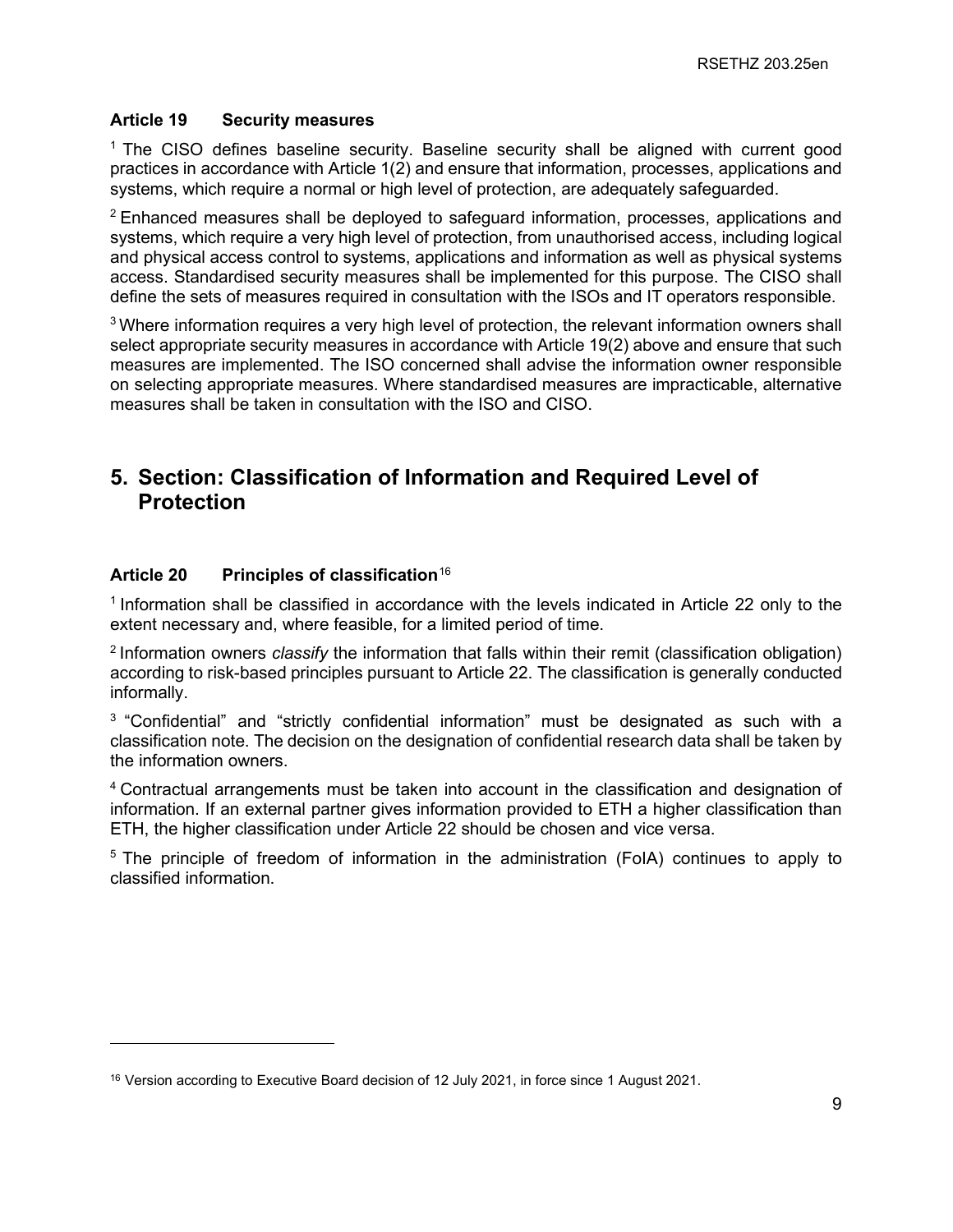## **Article 21 Responsibility for classification[17](#page-9-0)**

<sup>1</sup> Information owners are responsible for classifying information that falls within their remit (authority responsible for classification). If information owners as defined in Article 7 do not provide any indication of the classification, the standard classification can be assumed to apply: "internal" for confidentiality and "normal" for the integrity/availability of information.

 $2$  Classification levels may only be changed or removed by the authority responsible for classification or the next level authority in the reporting structure.

## **Article 22 Classification levels**[18](#page-9-1)

<sup>1</sup> Confidentiality classification:

a) PUBLIC:

Public information is any information that has been approved for publication by the relevant authority.

*Classification aid:* When it comes to publishing administrative and/or technical information (classification as "public"), a communications office of ETH Zurich (departmental or Corporate Communications) must generally be involved. Decisions regarding the publication of research results shall be taken, subject to contractual or statutory rights of third parties, such as copyright, by the information owners.<sup>[19](#page-9-2)</sup>

Published information does not have to be designated as such with a classification note.

b) INTERNAL:

Information is classified as "internal" if unauthorised individuals' becoming aware of it could damage the interests of ETH Zurich.

*Classification aid:* Internal information means information intended for members of ETH Zurich<sup>20</sup>. Internal information does not have to be designated as such with a classification note.

c) CONFIDENTIAL:

Information is classified as "confidential" if unauthorised individuals' becoming aware of it could significantly damage the interests of ETH Zurich.

*Classification aid*: Confidential information is information that is (generally) intended for a specific group of people, function or role (internal at ETH or external) only. Confidential information must be marked as such with a classification note.

## d) STRICTLY CONFIDENTIAL:

Information is classified as "strictly confidential" if unauthorised individuals' becoming aware of it could severely damage the interests of ETH Zurich.

*Classification aid*: Information is deemed to be strictly confidential if it is intended for a restricted, clearly defined and named group of recipients. Strictly confidential information must be marked as such with a classification note.

<span id="page-9-0"></span><sup>&</sup>lt;sup>17</sup> Version according to Executive Board decision of 12 July 2021, in force since 1 August 2021.

<span id="page-9-1"></span><sup>&</sup>lt;sup>18</sup> Version according to Executive Board decision of 12 July 2021, in force since 1 August 2021.

<span id="page-9-2"></span><sup>19</sup> ETH Act, Article 36(2)

<span id="page-9-3"></span><sup>20</sup> ETH Act, Article 13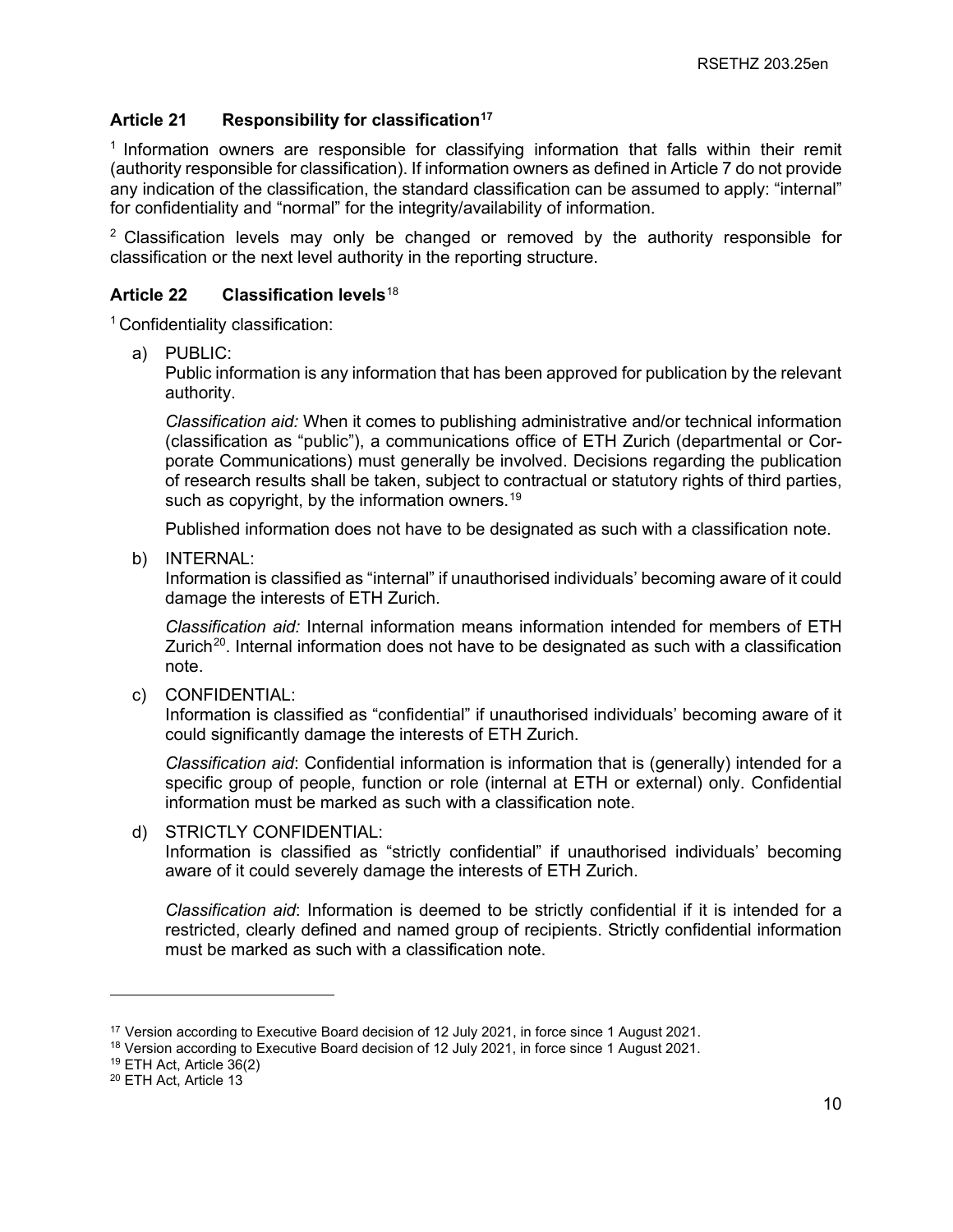1bis Classification notes (designation of classified information) must be written in capital letters. Information that is not marked with a classification note (e.g. documents) is deemed to be "internal". This does not include published information.

<sup>1ter</sup> Appendix 1 contains recommendations for the classification of information according to confidentiality. Appendix 1 also contains examples of the designation of information (application of the classification notes).

1quater Appendix 2 sets out the requirements for handling information that is classified according to confidentiality.

1<sup>quinques</sup> Responsibility for implementing the requirements set out in the Appendices lies with the information owners.

- <sup>2</sup> Integrity classification:
	- a) Normal:

The potential consequences of unauthorised or unintentional changes to the information are deemed to be acceptable by the information owner. Careful management of information in day-to-day operations and the deployment of baseline security (e.g., protected access and backups) are deemed to constitute adequate security measures. This is the standard value assigned to any information that is not explicitly categorised as requiring a "high" level of integrity.

b) High:

Unauthorised or unintentional changes to the information are unacceptable as far as the information owner is concerned. Such changes must be prevented or at least identified.

<sup>3</sup> Availability classification:

a) Normal:

Restricted access or total loss of access to information for at least one working day<sup>[21](#page-10-0)</sup> is deemed to be acceptable. The loss of any changes made to information since the data was last backed up prior to an incident is deemed to be acceptable. This is the standard value assigned to any information that is not explicitly categorised as requiring a "high" level of availability.

b) High:

Restricted access or total loss of access to information for up to 12 hours is deemed to be acceptable. The loss of any changes made to information since the data was last backed up prior to an incident is deemed to be acceptable or additional protective measures against data loss are required.

<span id="page-10-0"></span> $21$  In this Directive, "working days" mean Monday – Friday, excluding public holidays.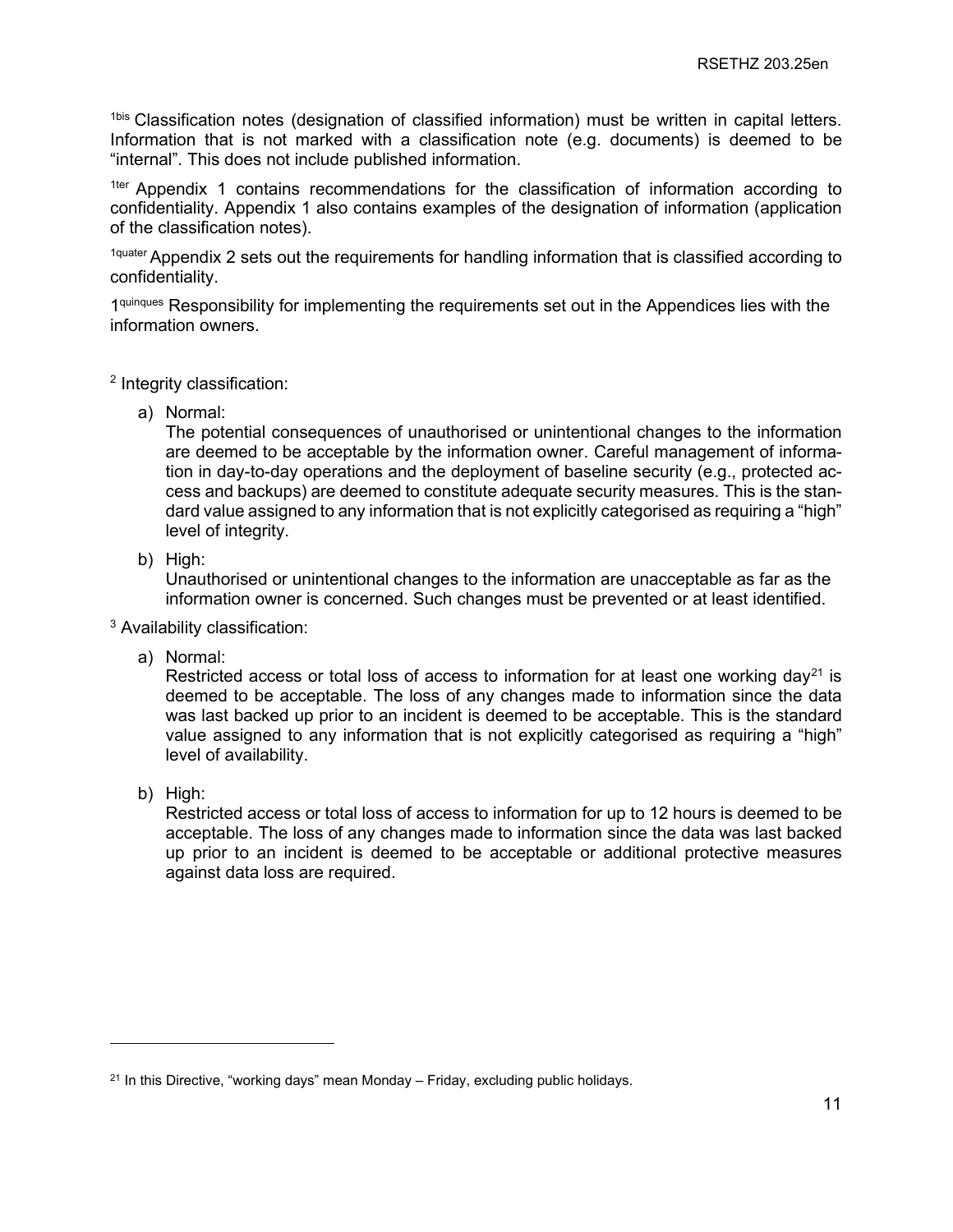#### **Article 22bis Outsourcing of information to external ICT services (e.g., external cloud services)**[22](#page-11-0)

1 Where information is outsourced (saving or processing) to external ICT services, this shall be done **at the responsibility of** the information owners.

2 Information may be outsourced to external ICT services under certain conditions (for further information, see the requirements in Appendix 2, "Electronic information in cloud services" and the IT-Richtlinien und IT-Grundschutzvorgaben (IT guidelines and baseline IT security requirements) directive, RSETHZ 203.23).

<sup>3</sup> Prior to outsourcing information to external ICT services, information owners must conduct a risk assessment (see Appendix 2, "Electronic information in the cloud").

4 Strictly confidential information in accordance with Article 22(1) may not be outsourced to external ICT services.

## **Article 23 Required level of protection[23](#page-11-1)**

<sup>1</sup> Very high level of protection

A very high level of protection is required for information classified as "strictly confidential" in accordance with Article 22 of this Directive.

The same applies to processes, applications and systems where information requiring a very high level of protection is processed or where the loss of such information would severely affect ETH Zurich's ability to perform its statutory duties or would involve correspondingly high recovery costs.

1bis High level of protection

A high level of protection is required for information classified as "confidential" in accordance with Article 22 of this Directive.

The same applies to processes, applications and systems where information requiring a high level of protection is processed or where the loss of such information would materially affect ETH Zurich's ability to perform its statutory duties or would involve substantial recovery costs.

<sup>2</sup> Normal level of protection

A normal level of protection is required for information, processes, applications and systems that do not require a high level of protection.

<span id="page-11-0"></span> $22$  Version according to Executive Board decision of 12 July 2021, in force since 1 August 2021.

<span id="page-11-1"></span><sup>&</sup>lt;sup>23</sup> Version according to Executive Board decision of 12 July 2021, in force since 1 August 2021.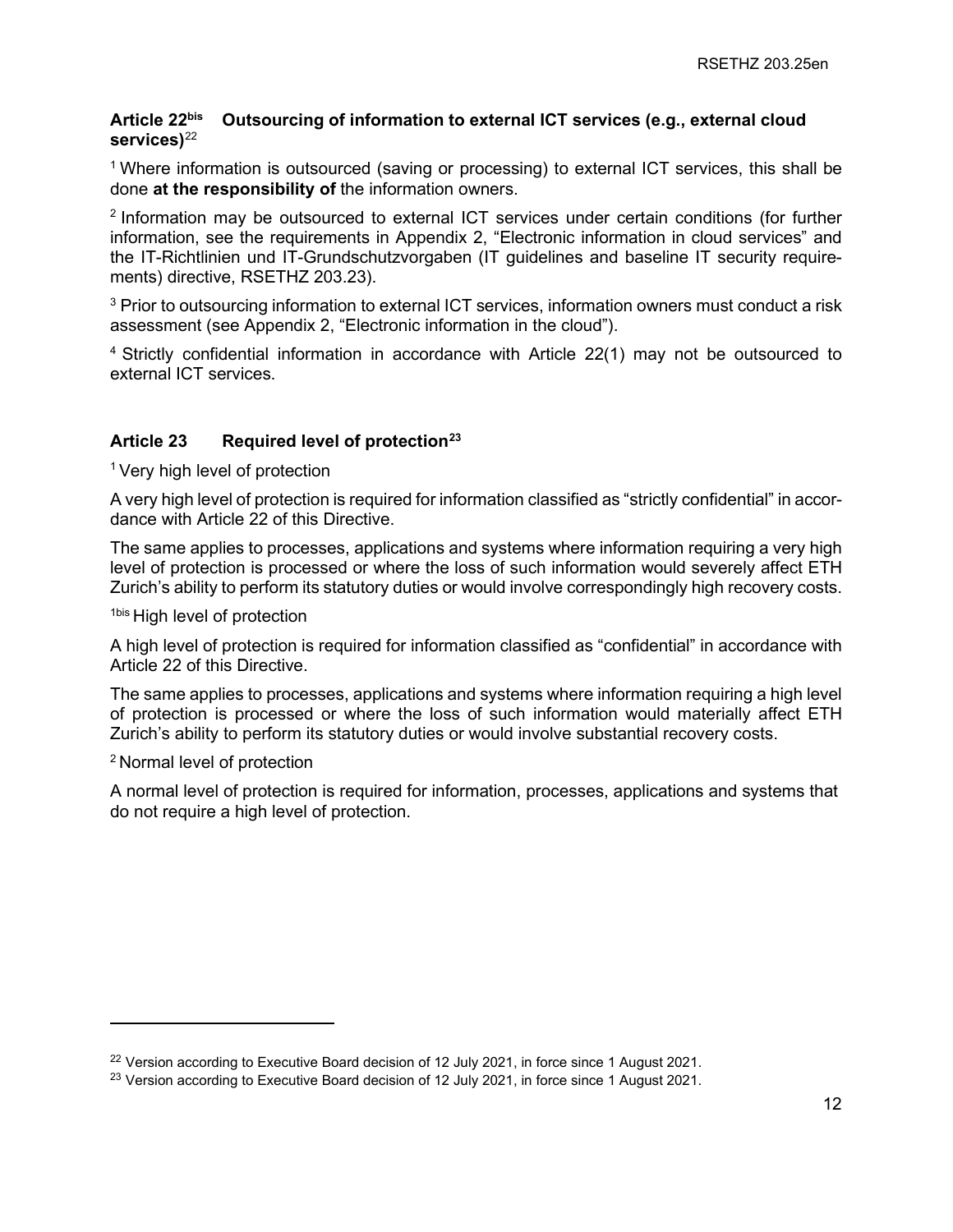# **6. Section: Concluding Provisions[24](#page-12-0)**

## **Article 24**

*rescinded*

## **Article 24bis Transitional provision for Article 22[25](#page-12-1)**

The classification according to confidentiality and the handling of information classified in this way applies in accordance with Article 22(1),  $(1^{bis})$ ,  $(1^{ter})$  and  $(1^{quater})$ :

- a) to information (documents, data collections, paper-based dossiers, archives, etc.) newly generated on or after 1 December 2021.
- b) to already existing information from 1 December 2023. It is the responsibility of the data owners to check whether information that has already been classified as confidential qualifies for classification as "strictly confidential".

## **Article 24ter Transitional provision for Article 22bis[26](#page-12-2)**

Article 22<sup>bis</sup> on the outsourcing of information to external ICT services (e.g. external cloud services) enters into force on 1 December 2021.

## **Article 25 Commencement**

This Directive takes effect on 1 May 2018.

Zurich, 9 April 2018

For and on behalf of the Executive Board:

The President: Lino Guzzella

The Secretary General: Katharina Poiger Ruloff

<span id="page-12-0"></span><sup>&</sup>lt;sup>24</sup> Version according to Executive Board decision of 12 July 2021, in force since 1 August 2021.

<span id="page-12-1"></span><sup>&</sup>lt;sup>25</sup> Version according to Executive Board decision of 12 July 2021, in force since 1 August 2021.

<span id="page-12-2"></span><sup>&</sup>lt;sup>26</sup> Version according to Executive Board decision of 12 July 2021, in force since 1 August 2021.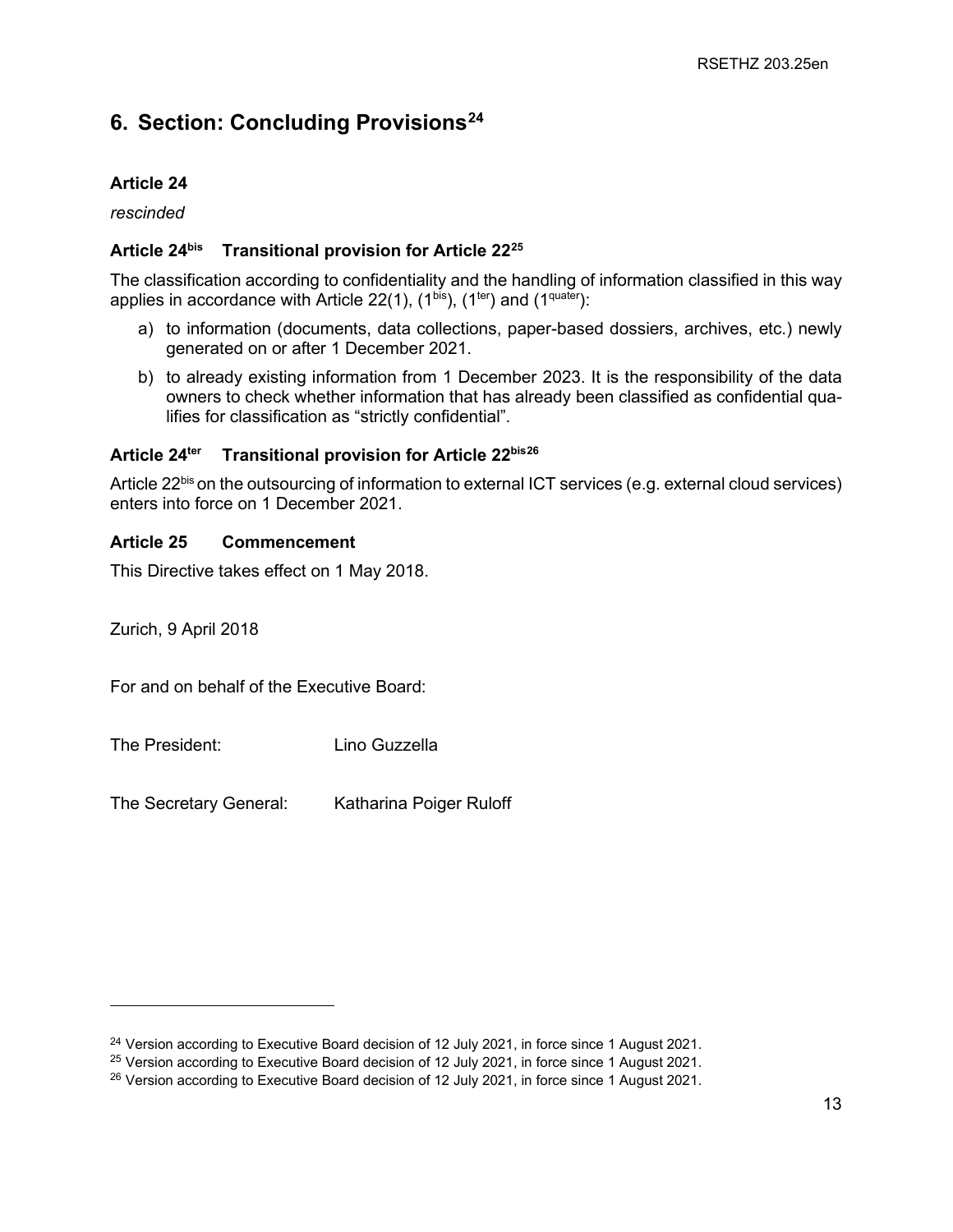# **Appendix 1a: Classification recommendation (confidentiality)[27](#page-13-0)**

The list below contains recommendations for the classification of selected information according to confidentiality. This recommendation is subject to differing (generally higher) classifications by the information owners. For correct classification according to confidentiality, please pay attention to Appendix 1b in particular. The Information Security Officer can provide further information if anything is unclear.

| Information (selection)                                                                | <b>Classification</b> |
|----------------------------------------------------------------------------------------|-----------------------|
| ETH Zurich website/Internet documents                                                  |                       |
| Press briefings/releases                                                               |                       |
| Lists of lectures/lecture timetables                                                   | <b>Public</b>         |
| Research data, primary and secondary data (published)                                  |                       |
| <b>Published dissertations</b>                                                         |                       |
| Legal Collection of ETH Zurich                                                         |                       |
| Circular e-mails                                                                       |                       |
| Calendar entries (depending on handling by information owner)                          |                       |
| Internal telephone book/address book                                                   |                       |
| Newsletters/blogs                                                                      |                       |
| <b>Townhall meetings</b>                                                               |                       |
| Lecture scripts (provided that they have not been made publicly available by the       | <b>Internal</b>       |
| author)                                                                                |                       |
| "Non-sensitive" personal data that is not worthy of special protection (personal data, |                       |
| the abuse of which generally does not have particular consequences for the person      |                       |
| affected, such as last name, first name, (company) address, date of birth, ETH         |                       |
| telephone number or information that has appeared in the media, provided that it is    |                       |
| not of a sensitive nature; see risk levels in the Swiss federal government guide)      |                       |
| Executive Board/department motions, including minutes                                  |                       |
| ETH Zurich strategy (at least while it is being developed)                             |                       |
| Medium-term planning, budget and financial planning, annual report while it is being   |                       |
| worked on                                                                              |                       |
| Financial/risk report                                                                  |                       |
| Management reporting including key management figures                                  |                       |
| HR files/documents: applications, assessments, employment contracts, etc.              |                       |
| Student performance assessments, grades, exam documents                                |                       |
| Contracts (cooperation agreements, third-party companies, research,                    | <b>Confidential</b>   |
| confidentiality)                                                                       |                       |
| <b>IT</b> network plans                                                                |                       |
| Research data, primary and secondary data prior to publication                         |                       |
| (Planned and ongoing) research projects                                                |                       |
| Survey results                                                                         |                       |
| Consultancy and supplier agreements                                                    |                       |
| Export-controlled information (risk assessment in consultation with customer/partner   |                       |
| or export control recommended)                                                         |                       |
| Library lending data (interest/personality profile of the borrower recognisable)       |                       |

<span id="page-13-0"></span><sup>&</sup>lt;sup>27</sup> Version according to Executive Board decision of 12 July 2021, in force since 1 August 2021. Editorial amendment of various hyperlinks in the Appendices as of 12 January 2022.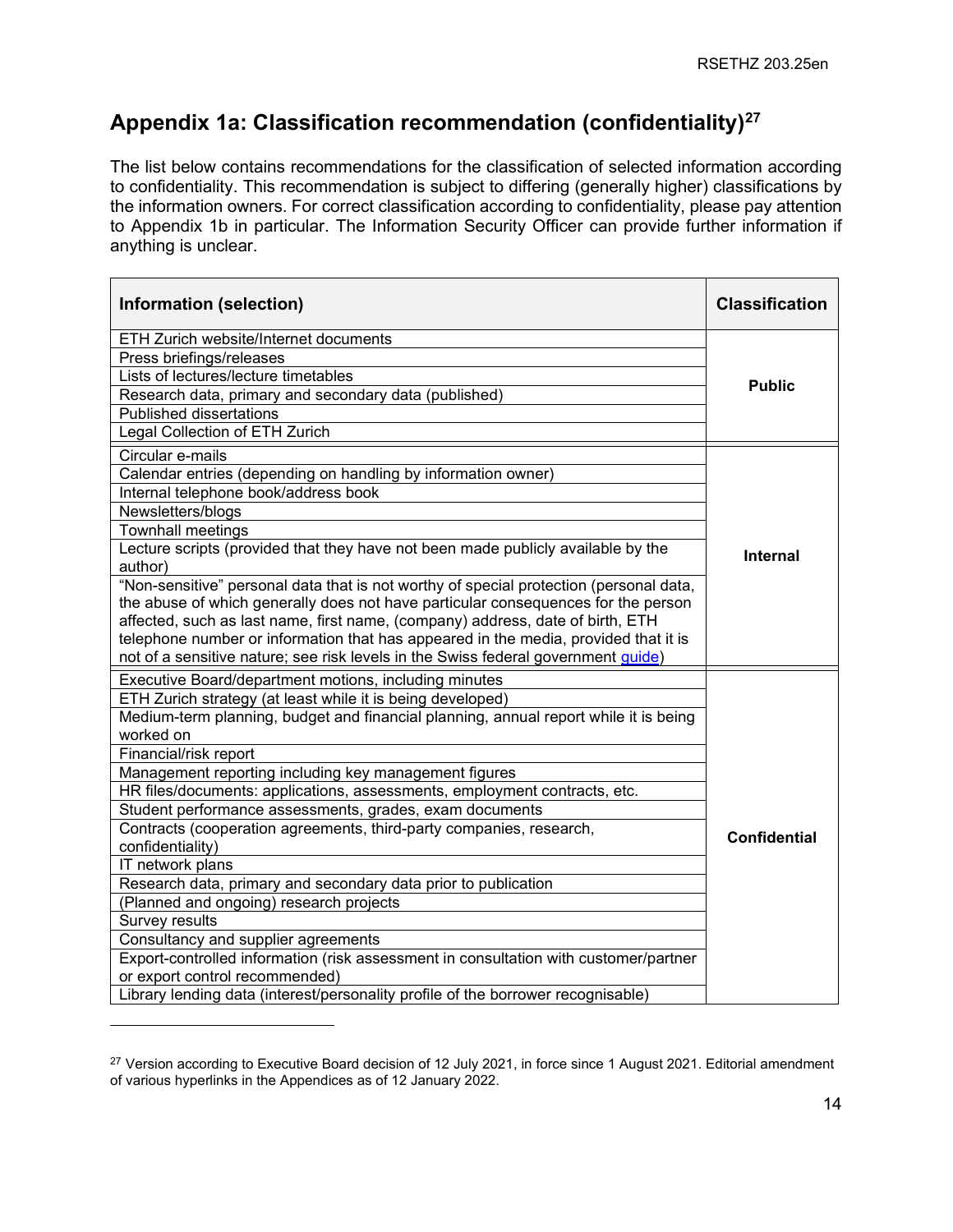| Personal research data not subject to the Human Research Act                                                            |                 |
|-------------------------------------------------------------------------------------------------------------------------|-----------------|
| Salary data (risk assessment recommended)                                                                               |                 |
| Auditors' report, audits                                                                                                |                 |
| E-mail, Internet, intranet or telephone log, usage and traffic data                                                     |                 |
| Teaching and learning platforms (data on students' academic achievement and                                             |                 |
| conduct recognisable)                                                                                                   |                 |
| Self-assessments                                                                                                        |                 |
| Student administration, exam administration                                                                             |                 |
| Process information                                                                                                     |                 |
| Crisis committee documents (alarm organisation, emergency scenarios, BCM,                                               |                 |
| minutes)                                                                                                                |                 |
| Project documents: applications, reports, protocols                                                                     |                 |
| Personal data of a particularly sensitive nature and personality profiles in                                            |                 |
| accordance with Article 3 of the Federal Act on Data Protection; except medical                                         |                 |
| health-related data, which is subject to the Human Research Act (risk assessment                                        |                 |
| recommended: personal data, the abuse of which can [significantly] impact a                                             |                 |
| person's economic situation or social standing; see the risk levels in the Swiss                                        |                 |
| federal government guide)                                                                                               |                 |
| Ongoing patent proceedings                                                                                              |                 |
| (Personal) passwords                                                                                                    |                 |
| Intellectual property, such as technical inventions, program code, etc., for which                                      |                 |
| there is an obligation to maintain confidentiality (risk assessment recommended)                                        |                 |
| Information that identifies individuals directly (e.g. tables with keys use to de-identify                              |                 |
| a patient by means of encoding/pseudonymisation)                                                                        |                 |
| Research data (contractually agreed, e.g. with cooperation partners, third parties)                                     |                 |
| Internal reorganisation projects with job cuts                                                                          |                 |
| Data that is subject to professional secrecy and patient and medical data that is                                       |                 |
| subject to professional secrecy for research involving humans or under the Human                                        |                 |
| Research Act*                                                                                                           |                 |
| (see Article 321**/Article 321bis of the Swiss Criminal Code (StGB))                                                    |                 |
| *if patient and medical data have not been irreversibly anonymised in accordance with Article 25 of the                 | <b>Strictly</b> |
| Human Research Ordinance (HRO) or explicitly given a different classification (risk assessment                          | confidential    |
| recommended)<br>**N.B.: Article 321 also applies to students who reveal a secret that they became aware of during their |                 |
| studies                                                                                                                 |                 |
| Research results that could cause serious damage in the event of premature                                              |                 |
| disclosure (risk assessment recommended; see also Appendix 1b)                                                          |                 |
| Information that is classed as industrial or trade secrets under Article 162 of the                                     |                 |
| Swiss Criminal Code (risk assessment recommended)                                                                       |                 |
| Company acquisitions, foundations                                                                                       |                 |
| Highly sensitive personal data (risk assessment recommended: personal data, the                                         |                 |
| abuse of which can endanger the affected person's life; see risk levels in the Swiss                                    |                 |
| federal government guide)                                                                                               |                 |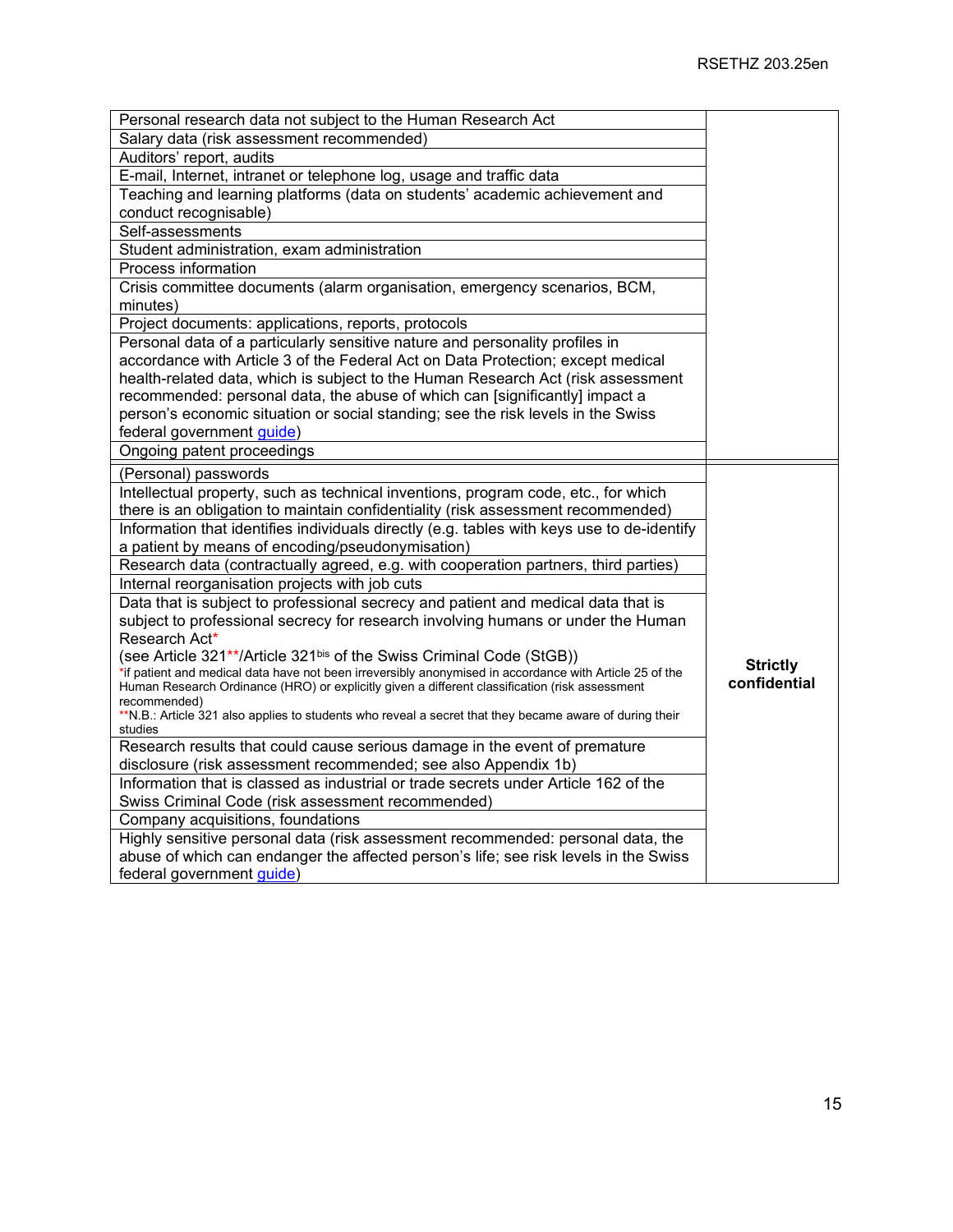## **Appendix 1b: Classification recommendation (confidentiality) taking risk evaluations ("risk assessments") into account[28](#page-15-0)**

The list below contains recommendations for classifying the confidentiality of selected information on the basis of risk assessments. This recommendation is subject to differing (generally higher) classifications by the information owner. The Information Security Officer can provide further information if anything is unclear.

A risk assessment in accordance with the ETH Zurich [Risk Management Manual](https://ethz.ch/content/dam/ethz/associates/services/finance-and-controlling/closed/Risikomanagement/risikomanagment-handbuch-en.pdf) is recommended (see section 6.3). The risk assessment should be conducted using the following categories:

- **Finances**
- Reputation
- Applicable law (e.g., personal rights)

The risk assessment shall refer – as appropriate – to at least one of the following points:

- ETH as an institution
- One (or more) departments
- Individuals or groups of individuals (e.g. ETH members but also people external to ETH who have been given access to ETH data, such as health data used for research purposes)

| <b>Risk assessment</b>                                                                                                                                                                                                                                                                               | <b>Classification</b> |
|------------------------------------------------------------------------------------------------------------------------------------------------------------------------------------------------------------------------------------------------------------------------------------------------------|-----------------------|
| Information deemed to be "unclassified" within the meaning of the Federal Act on<br>Freedom of Information in the Administration (FoIA) and/or has been released for<br>publication by the information owner.<br>For information owners: if a risk assessment appears expedient, please conduct one. | <b>Public</b>         |
|                                                                                                                                                                                                                                                                                                      |                       |
| At most a <b>low risk</b> for ETH as an institution. Similar risk assessments can also be<br>conducted for individual (or multiple) departments, individuals or groups of people.                                                                                                                    | <b>Internal</b>       |
| At most a <b>medium/significant risk</b> for ETH as an institution. Similar risk assess-<br>ments can also be conducted for individual (or multiple) departments, individuals or<br>groups of people.                                                                                                | <b>Confidential</b>   |
| Examples: Loss of confidentiality can have the following consequences:<br>Significant financial or reputational damage<br>Breach of personal rights, e.g. under the Federal Act on Data Protection                                                                                                   |                       |

<span id="page-15-0"></span><sup>&</sup>lt;sup>28</sup> Version according to Executive Board decision of 12 July 2021, in force since 1 August 2021.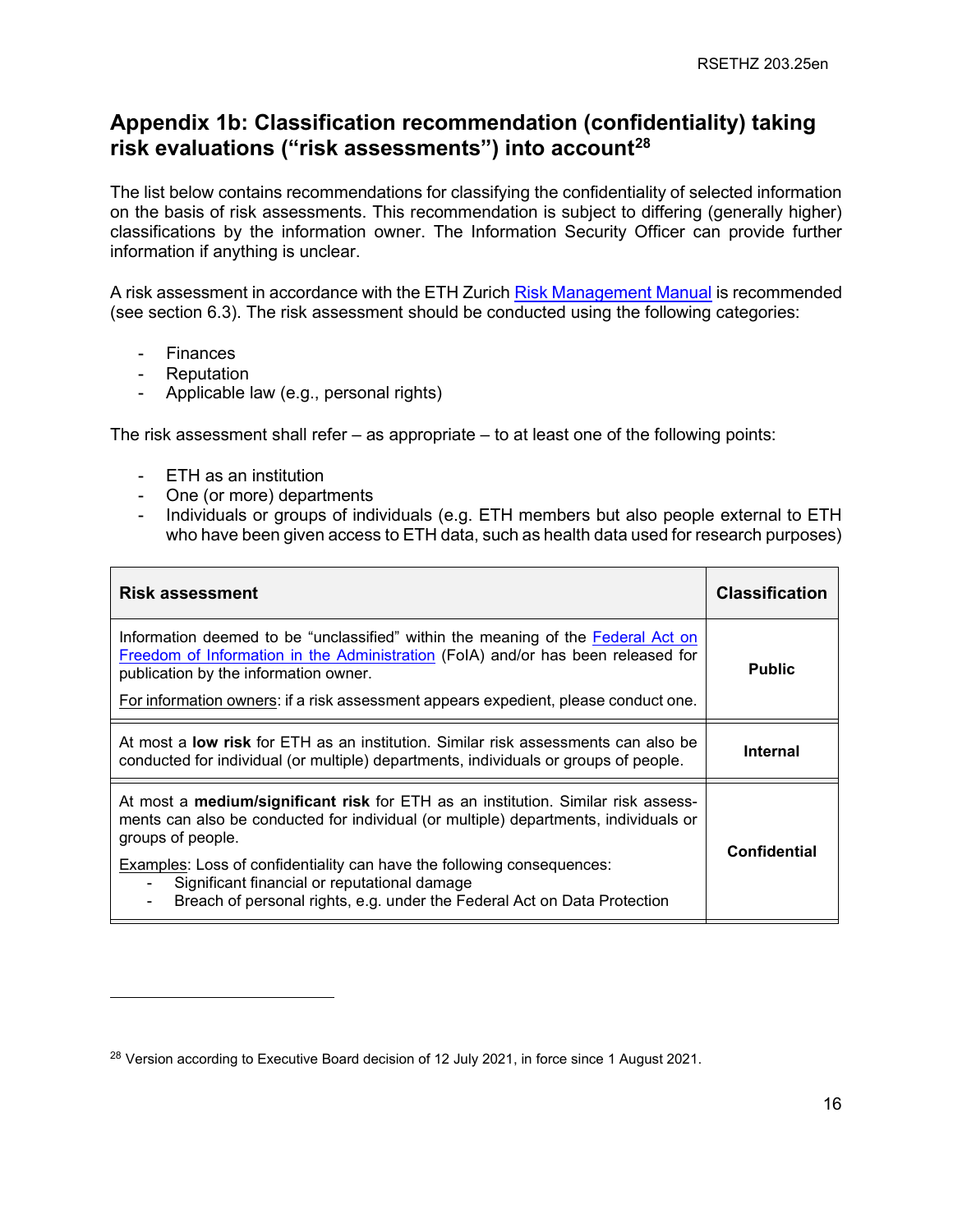| High/very high risk for ETH as an institution. Similar risk assessments can also be<br>conducted for individual (or multiple) departments, individuals or groups of people.<br>Examples: Loss of confidentiality can have the following consequences:<br>Serious financial damage or lasting reputational damage<br>۰<br>Serious legal consequences (e.g. under the Swiss Criminal Code)<br>۰<br>Serious consequences for individuals or groups (health, life and limb)<br>۰ | <b>Strictly</b><br>confidential |
|------------------------------------------------------------------------------------------------------------------------------------------------------------------------------------------------------------------------------------------------------------------------------------------------------------------------------------------------------------------------------------------------------------------------------------------------------------------------------|---------------------------------|
|------------------------------------------------------------------------------------------------------------------------------------------------------------------------------------------------------------------------------------------------------------------------------------------------------------------------------------------------------------------------------------------------------------------------------------------------------------------------------|---------------------------------|

Key:

The risk ratings of "low", "moderate/significant" and "high/very high" are based on the colours in the risk tables provided in the Risk Management Manual. The same applies to "significant" and "serious" consequences.

## **Appendix 1c: Recommendations for the designation of information classified as confidential or strictly confidential (classification notes[\)29](#page-16-0)**

Classification notes must be written in capital letters. No classification note must be applied for information classified as "public" or "internal".

- *For Word documents:* Use of a title page with the designation "CONFIDENTIAL" or "STRICTLY CONFIDENTIAL". The designation is repeated on every page (e.g., in the header or footer). See: [templates with classification notes.](https://ethz.ch/services/en/service/communication/corporate-design/templates.html) The same applies to Excel sheets, graphics, etc., where applicable.
- *Videos/films*: the words "CONFIDENTIAL"/"STRICTLY CONFIDENTIAL" are shown at the beginning of the video.
- *Creation/use of a database* display the following words, for example, during the login process (initial screen): "This data is CONFIDENTIAL/STRICTLY CONFIDENTIAL (e.g., in ETHIS)"

<span id="page-16-0"></span> $29$  Version according to Executive Board decision of 12 July 2021, in force since 1 August 2021.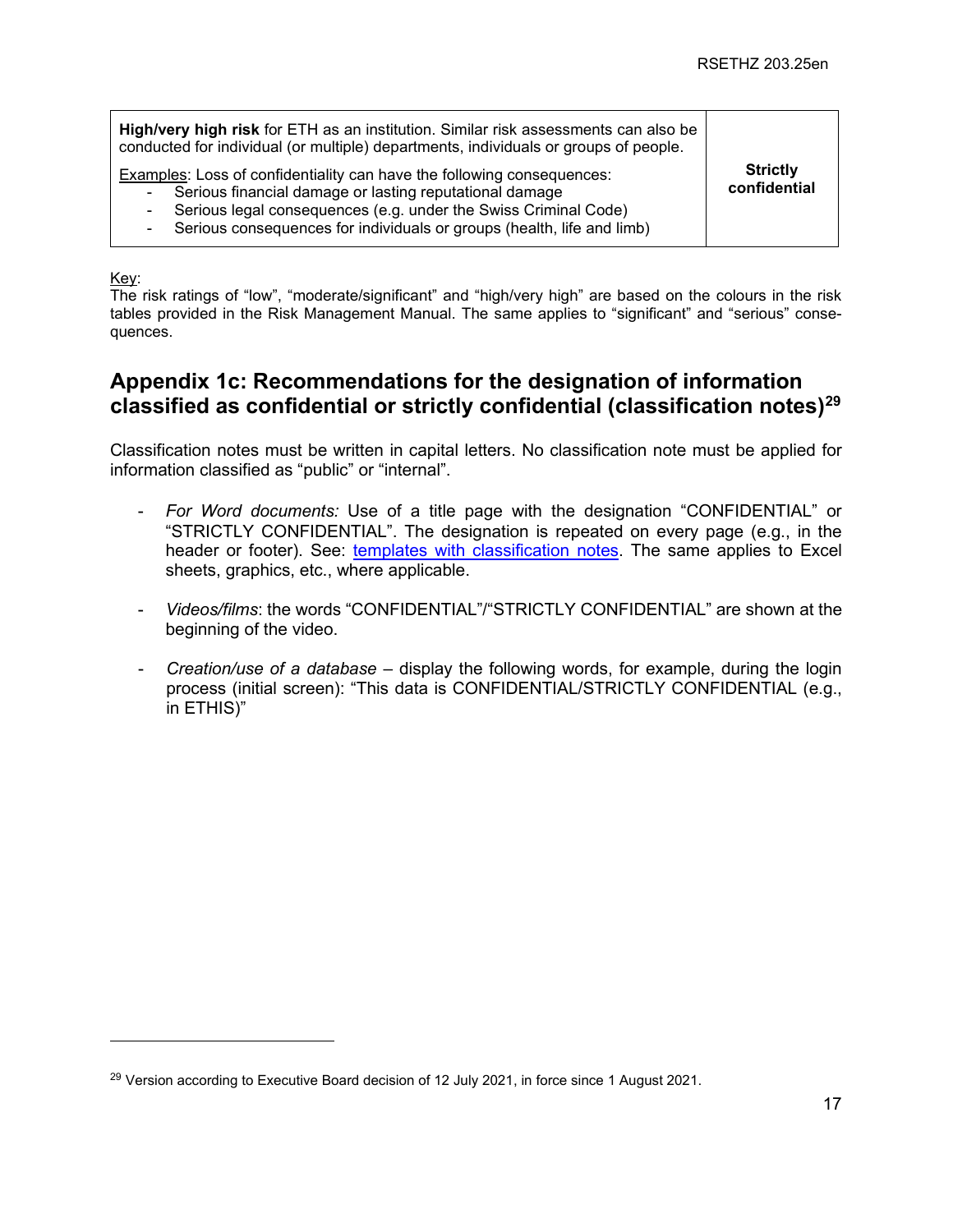# <span id="page-17-0"></span>**Appendix 2: Handling classified information (confidentiality)[30](#page-17-0)**

Information must be handled differently depending on the level of confidentiality. The Information Security Officer can provide further information if anything is unclear.

#### **General requirements for classified information**

| <b>Handling</b>                          | <b>Public</b>                                 | <b>Internal</b>                                             | <b>Confidential</b>                                                            | <b>Strictly confidential</b>                                                           |
|------------------------------------------|-----------------------------------------------|-------------------------------------------------------------|--------------------------------------------------------------------------------|----------------------------------------------------------------------------------------|
| Classification is carried out            | by the information owner or on his/her behalf |                                                             |                                                                                |                                                                                        |
| Change of classification                 | Not applicable                                | Is carried out by the information owner or his/her superior |                                                                                |                                                                                        |
| Designation of classification            | Not necessary                                 | Not necessary                                               | Mark as "confidential"*<br>*optional for research data                         | Mark as "strictly<br>confidential"                                                     |
| Grant access/assign<br>access rights     | No restriction                                | Only to authorised<br>individuals                           | To verifiable authorised<br>individuals (e.g., authorised<br>groups of people) | To individually authorised persons;<br>Owner keeps a list of authorised<br>individuals |
| Verification of access/<br>access rights | Not applicable                                | Not applicable                                              | As required                                                                    | Immediately if access rights or<br>classification are changed                          |

#### **Information on physical media/data storage devices** (paper, film, slides, etc.)

| <b>Handling</b>        | <b>Public</b>  | <b>Internal</b>                                                                              | <b>Confidential</b>                                                                                                                         | <b>Strictly confidential</b>                                                                                                                                    |
|------------------------|----------------|----------------------------------------------------------------------------------------------|---------------------------------------------------------------------------------------------------------------------------------------------|-----------------------------------------------------------------------------------------------------------------------------------------------------------------|
| Processing             | No restriction | No restriction                                                                               | May not be viewed by unauthorised<br>individuals                                                                                            | May not be viewed by unauthorised<br>individuals                                                                                                                |
| Filing/storage         | No restriction | Clear desk                                                                                   | Clear desk.<br>keep under lock and key                                                                                                      | Clear desk.<br>keep in safe if possible                                                                                                                         |
| Forwarding within ETH  | No restriction | Only to authorised<br>individuals                                                            | To verifiable authorised<br>individuals (e.g., authorised<br>groups of people)                                                              | To individually authorised persons,<br>use encrypted data storage devices,<br>confirmation of receipt,<br>to be approved by owner,<br>confidentiality agreement |
| Use with third parties | No restriction | To authorised individuals only,<br>confidentiality agreement*<br>*optional for research data | To verifiable authorised<br>individuals (e.g. authorised<br>groups of people),<br>confidentiality agreement*<br>*optional for research data | To individually authorised persons,<br>encrypted data storage devices,<br>confirmation of receipt,<br>to be approved by owner,<br>confidentiality agreement     |

<sup>&</sup>lt;sup>30</sup> Version according to Executive Board decision of 12 July 2021, in force since 1 August 2021.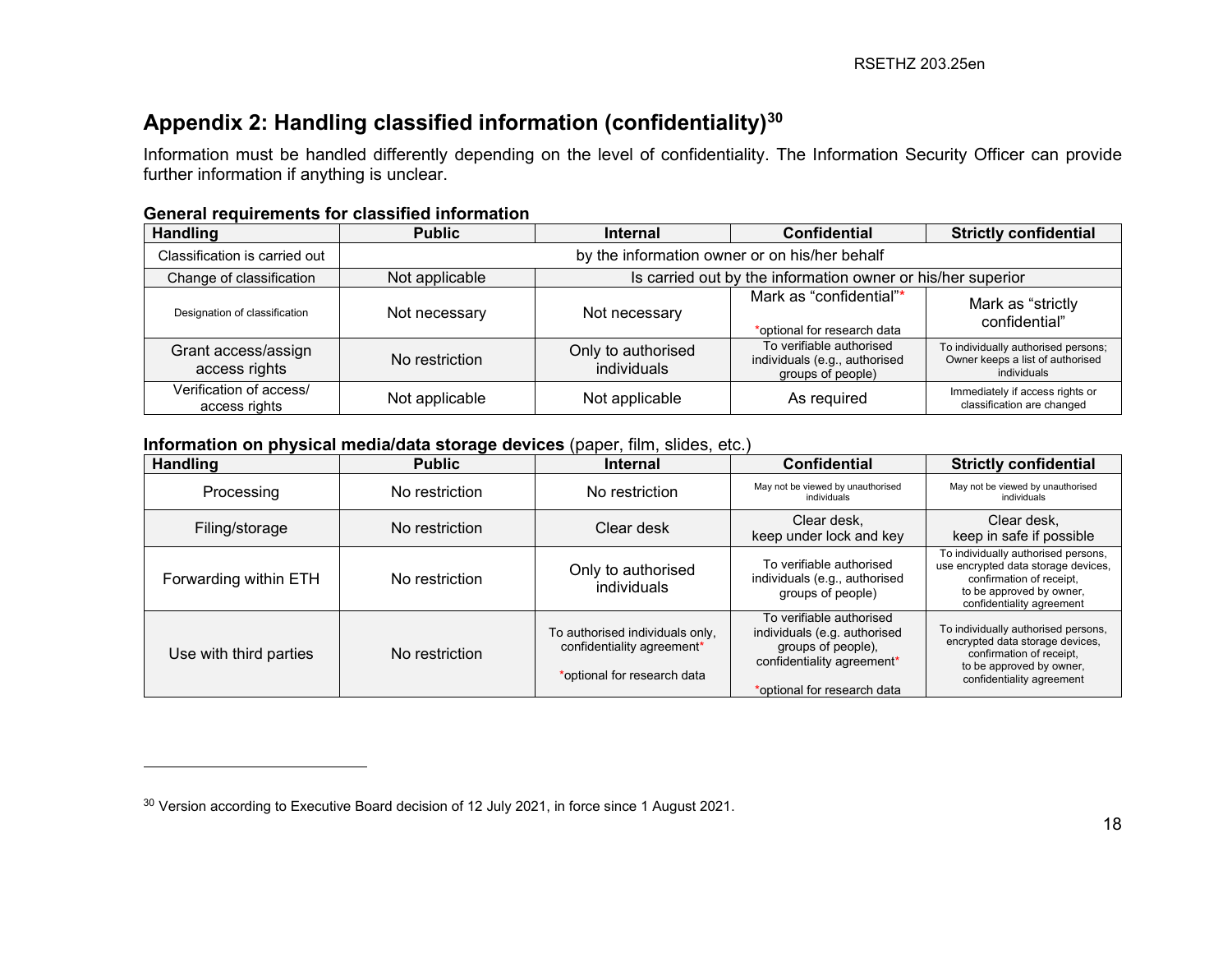<span id="page-18-2"></span><span id="page-18-1"></span><span id="page-18-0"></span>

| Received by mistake              | Inform sender     | Inform sender                                         | Inform sender,<br>keep under lock and key.<br>return or destroy according to<br>sender instructions | Inform sender.<br>keep under lock and key.<br>return or destroy according to<br>sender instructions                        |
|----------------------------------|-------------------|-------------------------------------------------------|-----------------------------------------------------------------------------------------------------|----------------------------------------------------------------------------------------------------------------------------|
| Sent by mistake                  | Inform recipient  | Inform recipient,<br>request destruction or<br>return | Notify information owner,<br>Follow information owner's<br>instructions.<br>Inform recipient        | Notify information owner,<br>Follow information owner's<br>instructions,<br>Report incident to CISO or the<br>Legal Office |
| Take on business trips           | Permitted         | Permitted                                             | Avoid if possible,<br>take care on public transport!                                                | To be approved by owner,<br>take care on public transport!                                                                 |
| Take home                        | Permitted         | Permitted                                             | Avoid if possible,<br>take care on public transport!                                                | To be approved by owner,<br>take care on public transport!                                                                 |
| Disposal/destruction<br>(office) | Waste paper/waste | Class 1 shredder $31$                                 | Class $3$ shredder $32$ .<br>destruction by third parties:<br>written confirmation required         | Class 3 shredder $^{33}$ ,<br>destruction by third parties:<br>written confirmation required                               |

<sup>&</sup>lt;sup>31</sup> pursuant to standard DIN 66399

<sup>&</sup>lt;sup>32</sup> pursuant to standard DIN 66399

<sup>&</sup>lt;sup>33</sup> pursuant to standard DIN 66399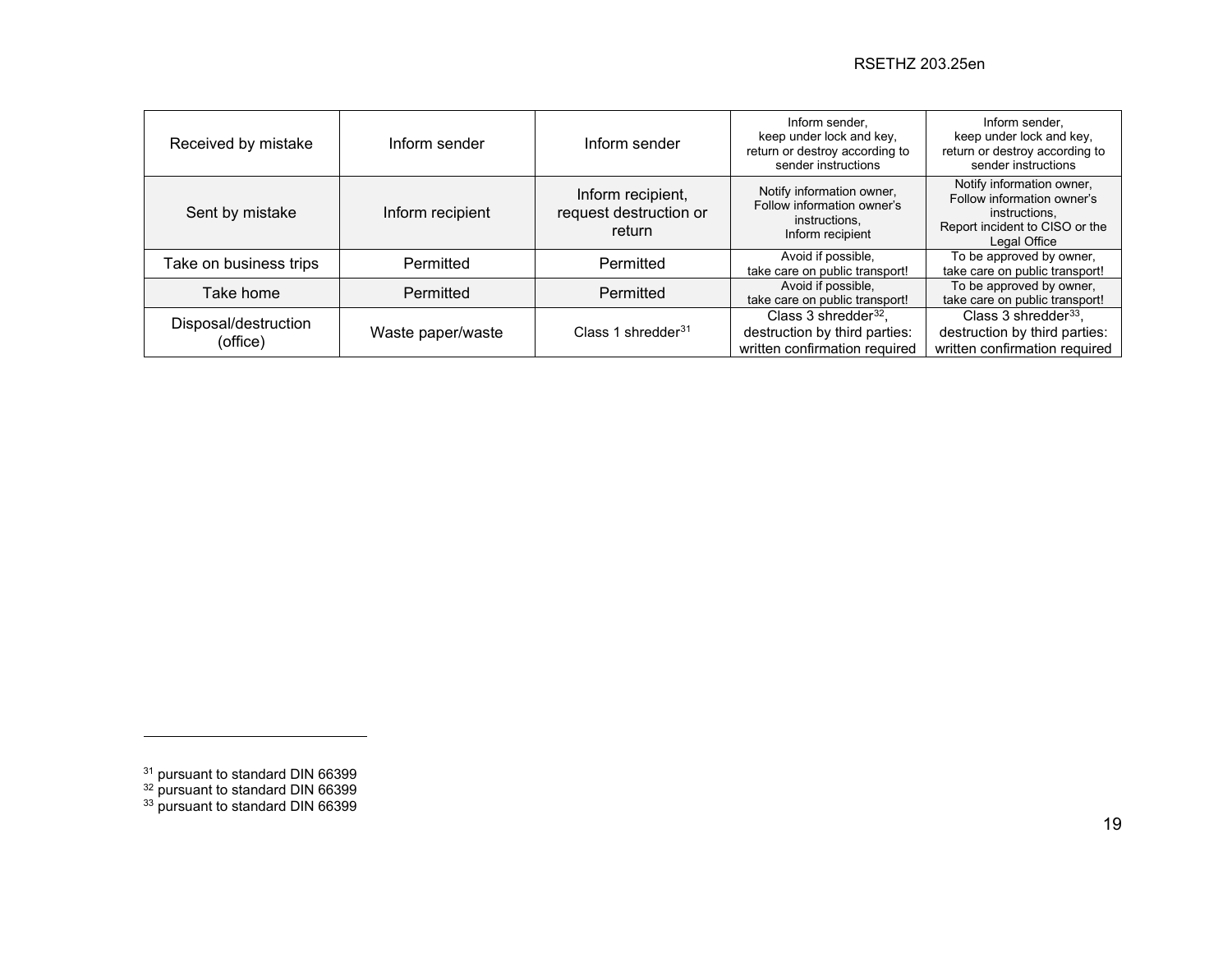## **Electronic information**

| <b>Handling</b>                                                             | <b>Public</b>     | <b>Internal</b>                                                                                 | <b>Confidential</b>                                                                                                                                                                                 | <b>Strictly confidential</b>                                                                                                                                                                                                          |
|-----------------------------------------------------------------------------|-------------------|-------------------------------------------------------------------------------------------------|-----------------------------------------------------------------------------------------------------------------------------------------------------------------------------------------------------|---------------------------------------------------------------------------------------------------------------------------------------------------------------------------------------------------------------------------------------|
| On-screen processing                                                        | No restriction    | No restriction                                                                                  | May not be viewed by unauthorised<br>individuals                                                                                                                                                    | May not be viewed by unauthorised<br>individuals                                                                                                                                                                                      |
| Stored on ETH file server                                                   | No restriction    | No restriction                                                                                  | Shared drive with restricted access<br>rights                                                                                                                                                       | Shared drive with restricted access<br>rights; security requirements are<br>very high, e.g., encryption (see IT-<br>Richtlinien und IT-<br>Grundschutzvorgaben (IT guidelines<br>and baseline IT security<br>requirements) directive) |
| Access to ETH data<br>via private ICT resources<br>(e.g via PC, smartphone) | Permitted         |                                                                                                 | Use ETH infrastructure if possible*<br>(*where the use of ETH infrastructure is not possible: the entry of ETH passwords in<br>order to access ETH accounts via private ICT resources is permitted) | Not permitted                                                                                                                                                                                                                         |
| Access via<br>publicly accessible ICT resources (e.g.<br>Internet café)     | Permitted         | Not permitted                                                                                   | Not permitted                                                                                                                                                                                       | Not permitted                                                                                                                                                                                                                         |
| Forwarding within ETH                                                       | No restriction    | To authorised<br>individuals only                                                               | To verifiable authorised<br>individuals (e.g., authorised<br>groups of people)                                                                                                                      | To individually authorised persons,<br>encryption,<br>confirmation of receipt,<br>to be approved by owner,<br>confidentiality agreement                                                                                               |
| Use with third parties                                                      | No restriction    | To authorised<br>individuals only,<br>confidentiality agreement*<br>*optional for research data | To verifiable authorised<br>individuals (e.g., authorised<br>groups of people).<br>confidentiality agreement*<br>*optional for research data                                                        | To individually authorised persons,<br>encryption,<br>confirmation of receipt,<br>to be approved by owner,<br>confidentiality agreement                                                                                               |
| Received by mistake<br>$(e.g., e-mail)$                                     | Inform sender     | Inform sender                                                                                   | Inform sender,<br>no forwarding,<br>delete if possible, according to<br>sender's instructions                                                                                                       | Inform sender,<br>no forwarding,<br>delete if possible, according to<br>sender's instructions                                                                                                                                         |
| Sent by mistake<br>$(e.g., e-mail)$                                         | Contact recipient | Inform recipient,<br>request deletion                                                           | Notify information owner,<br>Follow information owner's<br>instructions,<br>Inform recipient                                                                                                        | Notify information owner,<br>Follow information owner's<br>instructions,<br>Report incident to CISO or<br>Legal Office                                                                                                                |
| Received by mistake<br>(mobile data storage device)                         | Inform sender     | Inform sender                                                                                   | Inform sender,<br>Keep under lock and key,<br>Return or destroy according to<br>sender instructions                                                                                                 | Inform sender.<br>Keep under lock and key,<br>return or destroy according to<br>sender instructions                                                                                                                                   |
| Sent by mistake<br>(mobile data storage device)                             | Inform recipient  | Inform recipient,<br>request destruction or<br>return                                           | Notify information owner,<br>Follow information owner's<br>instructions,<br>Inform recipient                                                                                                        | Notify information owner,<br>Follow information owner's<br>instructions,<br>Report incident to CISO or<br>Legal Office                                                                                                                |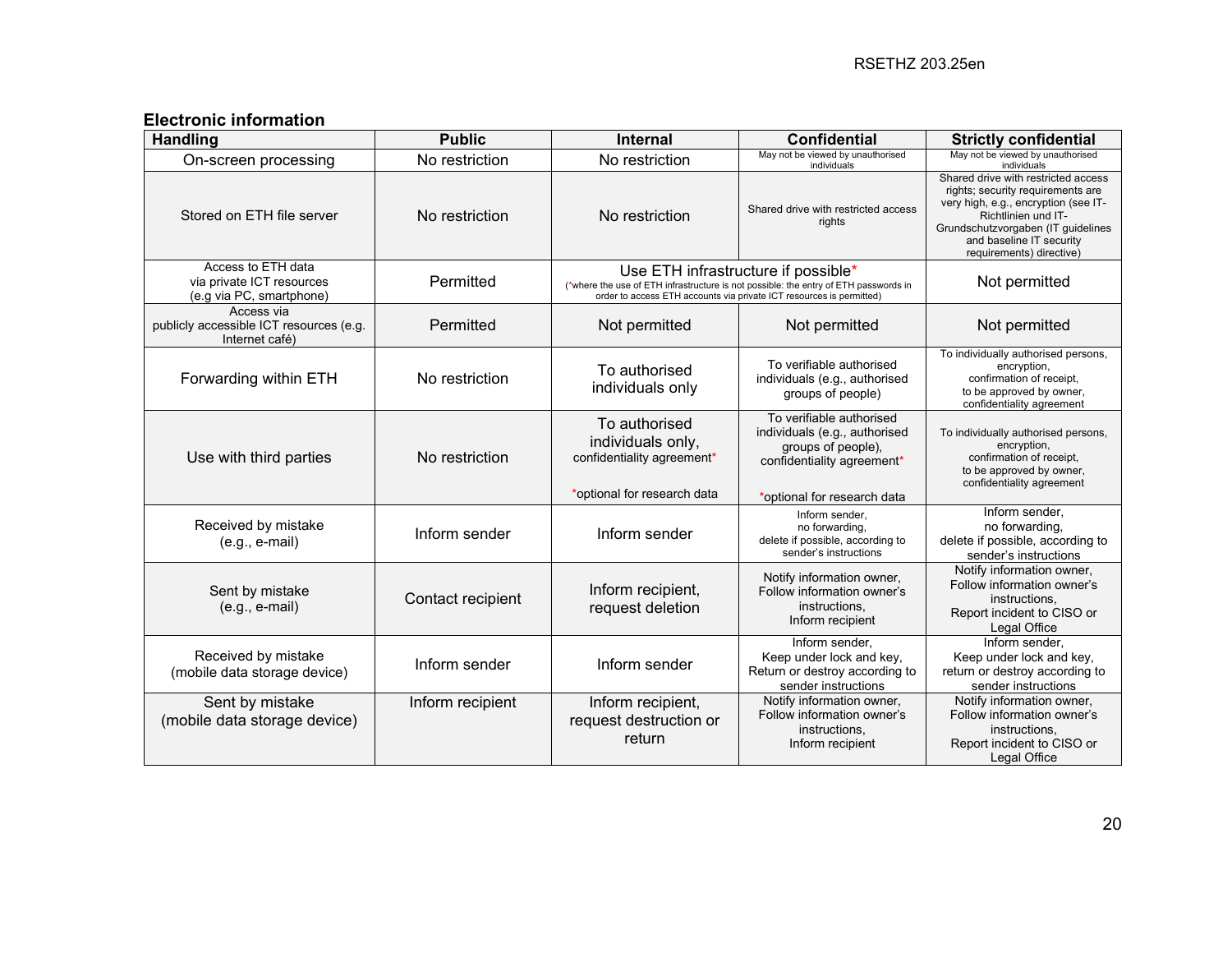#### <span id="page-20-4"></span><span id="page-20-3"></span><span id="page-20-2"></span><span id="page-20-1"></span><span id="page-20-0"></span>RSETHZ 203.25en

| Sending/receipt                                        |                                                            | Internally at ETH:<br>To authorised individuals only<br>Outside ETH:                        | Internally at ETH:<br>To verifiable authorised<br>individuals.<br>encrypted data storage<br>devices,<br>locked container<br>Outside ETH:                         | Recommendation: avoid using<br>mobile data storage devices if<br>possible If necessary, then:<br>Internally at ETH:<br>To individually authorised<br>persons,                 |
|--------------------------------------------------------|------------------------------------------------------------|---------------------------------------------------------------------------------------------|------------------------------------------------------------------------------------------------------------------------------------------------------------------|-------------------------------------------------------------------------------------------------------------------------------------------------------------------------------|
| of mobile data storage<br>devices <sup>34</sup>        | No restriction                                             | To authorised individuals only<br>Confidentiality agreement*<br>*optional for research data | To verifiable authorised<br>individuals.<br>encrypted data storage<br>devices,<br>locked container.<br>confidentiality agreement*<br>*optional for research data | Encrypted data storage device,<br>in locked container,<br>Confirmation of receipt,<br>approved by owner,<br>Confidentiality agreement<br>Outside ETH: as internally at<br>ETH |
| Disposal/destruction<br>of mobile data devices         | Waste/electronic<br>waste<br>(environmentally<br>friendly) | Class 1<br>shredder <sup>35</sup> /formatting                                               |                                                                                                                                                                  | Class 3 shredder $36$ /destroy,<br>destruction by third parties: written confirmation required                                                                                |
| Reuse/sale/donation of PC<br>outside ETH <sup>37</sup> | No restriction                                             | <b>Reinstall PC</b>                                                                         |                                                                                                                                                                  | Overwrite/wipe PC's internal data storage device 38<br>and reinstall it                                                                                                       |

- <sup>36</sup> pursuant to standard DIN 66399
- <sup>37</sup> Personal computer
- $^{38}$  Processes that only mark the memory cells as deleted are not permitted.

 $34$  e.g., CD/DVD/Blu Ray, USB, SSD/flash memory, cameras, interchangeable hard disks, etc.

<sup>35</sup> pursuant to standard DIN 66399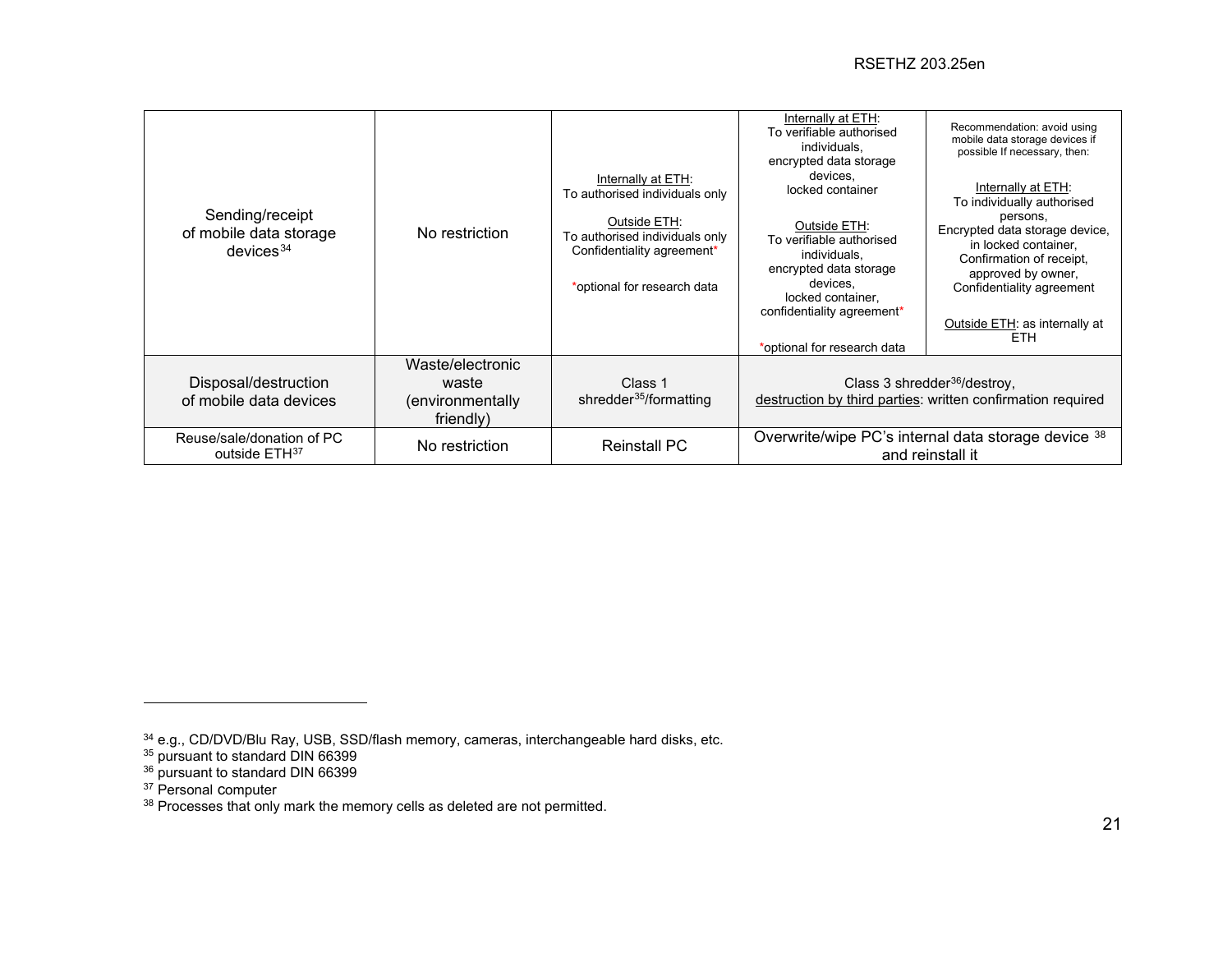| <b>Handling</b>                                                                                                          | <b>Public</b>  | <b>Internal</b>                                                                                                                                                                                                                                                                                                                                                                                                                                                                                                                                                                                                                                                                                                                                     | <b>Confidential</b>                                                                                                                                                          | <b>Strictly confidential</b>                                                                                                                                              |
|--------------------------------------------------------------------------------------------------------------------------|----------------|-----------------------------------------------------------------------------------------------------------------------------------------------------------------------------------------------------------------------------------------------------------------------------------------------------------------------------------------------------------------------------------------------------------------------------------------------------------------------------------------------------------------------------------------------------------------------------------------------------------------------------------------------------------------------------------------------------------------------------------------------------|------------------------------------------------------------------------------------------------------------------------------------------------------------------------------|---------------------------------------------------------------------------------------------------------------------------------------------------------------------------|
| Personal data under the<br>Federal Act on Data<br>Protection (excluding<br>medical data under the<br>Human Research Act) | No restriction | Possible if Federal Act on Data Protection (FADP)<br>and in particular the Federal Data Protection and<br>Information Commissioner's guide to cloud computing<br>(FDPIC) are complied with:<br>Data processing only within the meaning of<br>Article 10a FADP<br>Cloud provider meets data security<br>requirements pursuant to Article 7, 8ff/20ff of the<br>Ordinance to the Federal Act on Data Protection<br>(OFADP)<br>Data disclosure abroad only if compliance with<br>Article 6 FADP is guaranteed (see also position<br>paper, guide, explanations, list of countries and<br>standard contract from the FDPIC)<br>Only if right to information under <b>Article 8 FADP</b><br>and right to deletion under Article 5 FADP are<br>guaranteed |                                                                                                                                                                              | Not permitted                                                                                                                                                             |
|                                                                                                                          |                | Risk assessment necessary*                                                                                                                                                                                                                                                                                                                                                                                                                                                                                                                                                                                                                                                                                                                          | If applicable, registration of data files, Art. 11a                                                                                                                          |                                                                                                                                                                           |
| Research data according<br>to export control rules                                                                       | Not applicable |                                                                                                                                                                                                                                                                                                                                                                                                                                                                                                                                                                                                                                                                                                                                                     | abroad, it is essential to obtain official approval prior to uploading it to a cloud.<br>Approval is granted by the SECO (via the <b>ETH Zurich export control office)</b> . | If research data is subject to export control rules and is also intended to be exported                                                                                   |
|                                                                                                                          |                | abroad (deemed export).                                                                                                                                                                                                                                                                                                                                                                                                                                                                                                                                                                                                                                                                                                                             |                                                                                                                                                                              | The same applies to data/information that is uploaded to clouds on which, although<br>the server is in Switzerland, the data/information will be accessible to recipients |
| <b>Technical data</b>                                                                                                    | No restriction | Permitted with risk assessment* (by information owner), appropriate organisa-<br>tion and, if necessary, technical security measures, taking into account existing<br>laws (e.g., export control), contractual agreements and rights of third parties<br>(e.g., personal rights or copyright)                                                                                                                                                                                                                                                                                                                                                                                                                                                       |                                                                                                                                                                              | Not permitted                                                                                                                                                             |

**Electronic information in cloud services** (additional cloud-specific requirements)

< Continued on next page >